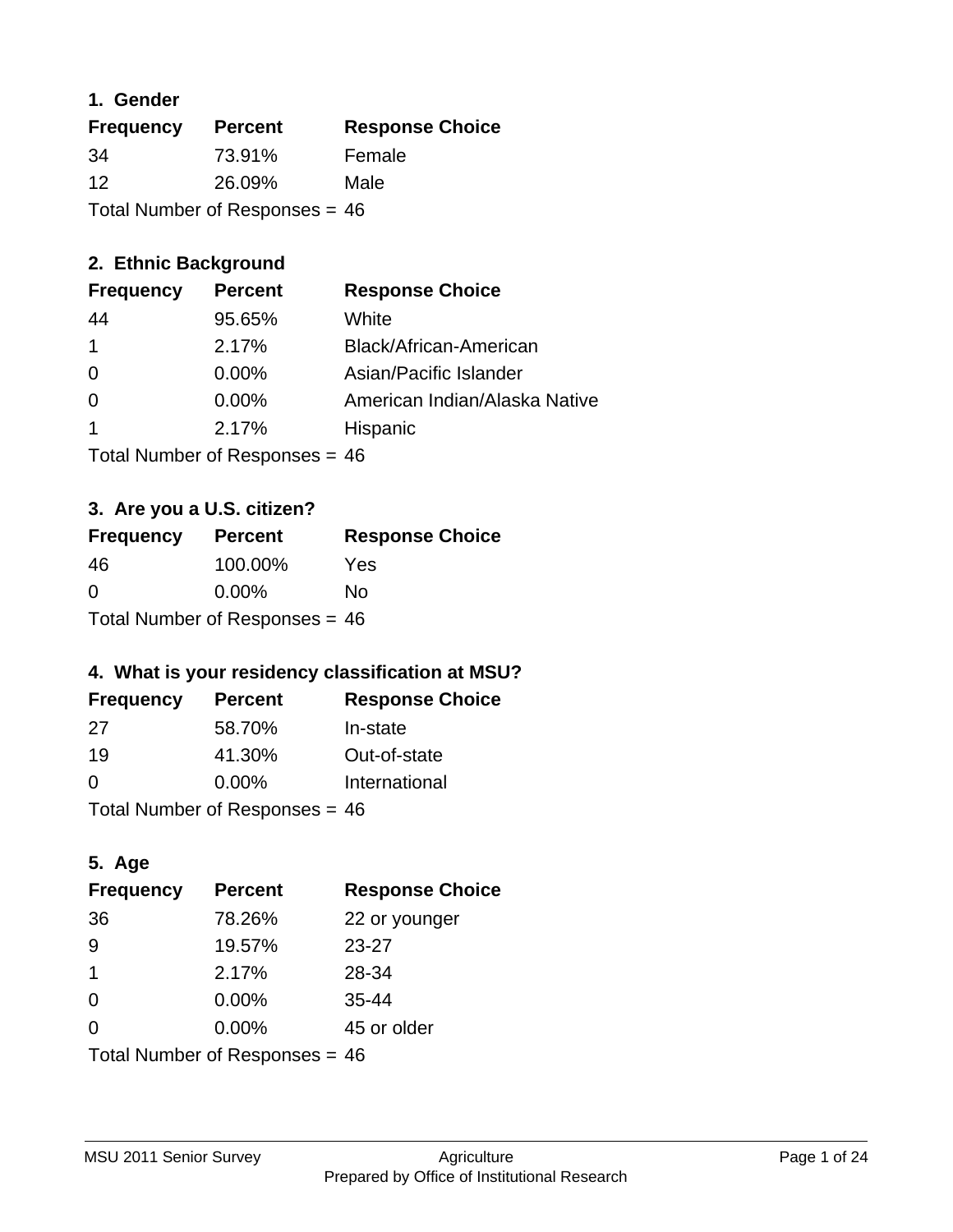#### **6. Has either of your parents received a bachelor's degree?**

| <b>Frequency</b>                 | <b>Percent</b> | <b>Response Choice</b> |
|----------------------------------|----------------|------------------------|
| 26                               | 56.52%         | Yes                    |
| -20                              | 43.48%         | Nο                     |
| Total Number of Responses = $46$ |                |                        |

## **7. Has either of your parents received a degree from Murray State?**

| <b>Frequency</b> | <b>Percent</b> | <b>Response Choice</b> |
|------------------|----------------|------------------------|
| -3               | 6.52%          | Yes                    |
| 43               | 93.48%         | No.                    |

Total Number of Responses = 46

## **8. What was your original entry status to MSU?**

| <b>Frequency</b> | <b>Percent</b>              | <b>Response Choice</b>                           |
|------------------|-----------------------------|--------------------------------------------------|
| 28               | 60.87%                      | Freshman                                         |
| 9                | 19.57%                      | Transfer from community college/technical school |
| 9                | 19.57%                      | Transfer from 4-yr institution                   |
|                  | Tetal Niusalan of Despenses |                                                  |

Total Number of Responses = 46

#### **9. If transfer student, how many credits were transferred?**

| <b>Frequency</b>                 | <b>Percent</b> | <b>Response Choice</b> |
|----------------------------------|----------------|------------------------|
| $\mathbf 1$                      | 5.56%          | 12 or fewer            |
| $\mathcal{P}$                    | 11.11%         | $13 - 30$              |
| 6                                | 33.33%         | $31 - 60$              |
| -9                               | 50.00%         | Over <sub>60</sub>     |
| $Total Number of Doeponeoc = 19$ |                |                        |

Total Number of Responses = 18

## **10. If transfer student, approximately what percent of your University Studies (general education) classes did you take at Murray State?**

| <b>Frequency</b> | <b>Percent</b>                 | <b>Response Choice</b> |
|------------------|--------------------------------|------------------------|
| -9               | 50.00%                         | Under 25%              |
| $\overline{4}$   | 22.22%                         | 25-49%                 |
| $\overline{4}$   | 22.22%                         | 50-74%                 |
| 1                | 5.56%                          | 75-100%                |
|                  | Total Number of Responses = 18 |                        |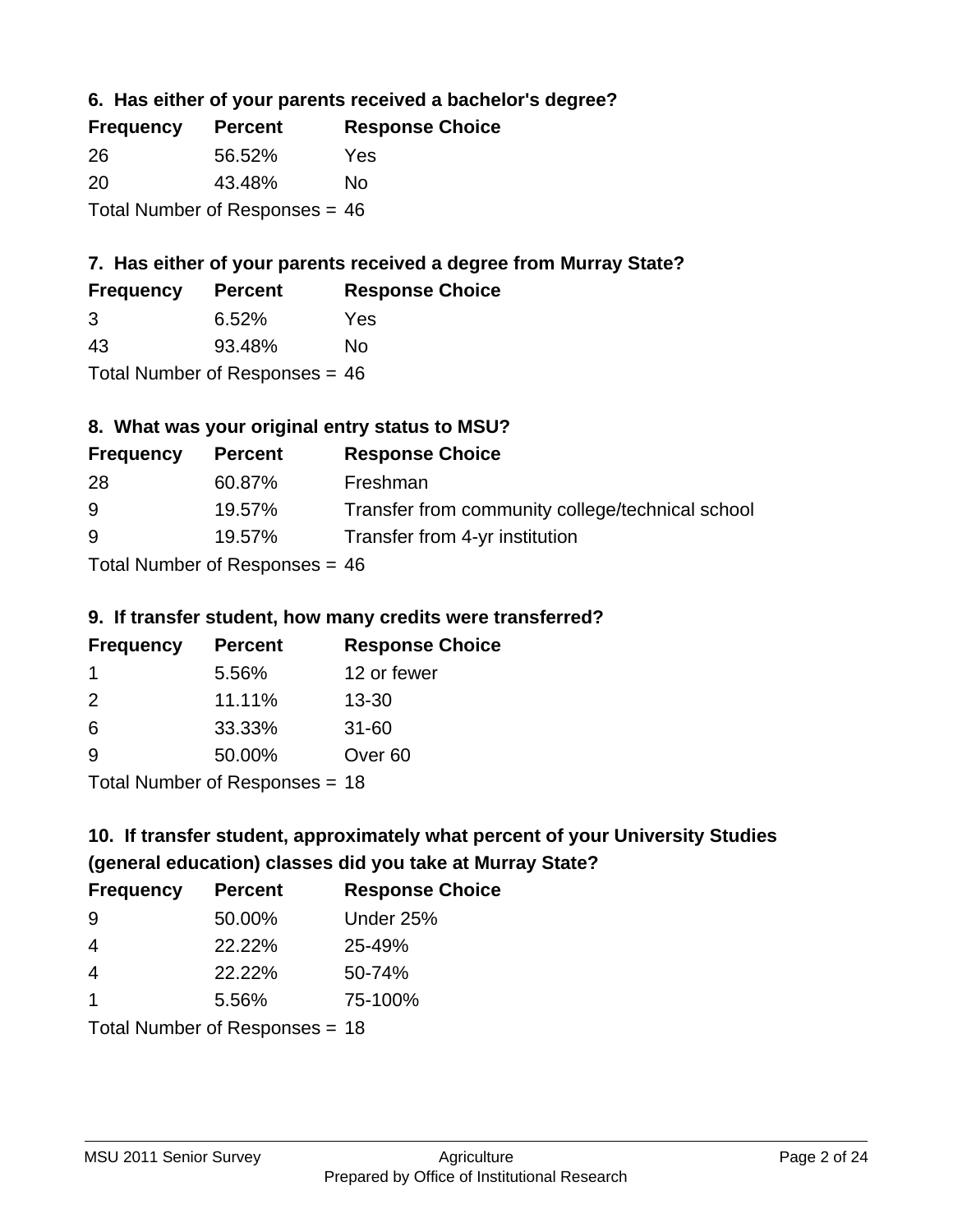#### **11. What has been your attendance status at MSU?**

| <b>Frequency</b>                 | <b>Percent</b> | <b>Response Choice</b>     |
|----------------------------------|----------------|----------------------------|
| 46                               | 100.00%        | <b>Primarily full-time</b> |
| 0                                | $0.00\%$       | <b>Primarily part-time</b> |
| Total Number of Responses = $46$ |                |                            |

#### **12. In which Residential College are you a member?**

| <b>Frequency</b> | <b>Percent</b> | <b>Response Choice</b>            |
|------------------|----------------|-----------------------------------|
| 2                | 4.35%          | Do not know                       |
| 5                | 10.87%         | <b>Clark College</b>              |
| 6                | 13.04%         | <b>Elizabeth College</b>          |
| 10               | 21.74%         | <b>Franklin-Springer Colleges</b> |
| 4                | 8.70%          | <b>Hart College</b>               |
| 7                | 15.22%         | <b>Hester College</b>             |
| 4                | 8.70%          | <b>Regents College</b>            |
| 3                | 6.52%          | <b>Richmond College</b>           |
| 5                | 10.87%         | <b>White College</b>              |

Total Number of Responses = 46

#### **13. Have you ever received any type of Financial Aid while at MSU? (Scholarships, grants, work-study, etc.)**

| Frequency                        | <b>Percent</b> | <b>Response Choice</b> |
|----------------------------------|----------------|------------------------|
| 37                               | 80.43%         | Yes                    |
| 9                                | 19.57%         | No.                    |
| Total Number of Responses = $46$ |                |                        |

## **14. What degree are you seeking at this time?**

| <b>Frequency</b> | <b>Percent</b>                   | <b>Response Choice</b> |
|------------------|----------------------------------|------------------------|
| 0                | $0.00\%$                         | Associate              |
| 46               | 100.00%                          | <b>Baccalaureate</b>   |
|                  | Total Number of Responses = $46$ |                        |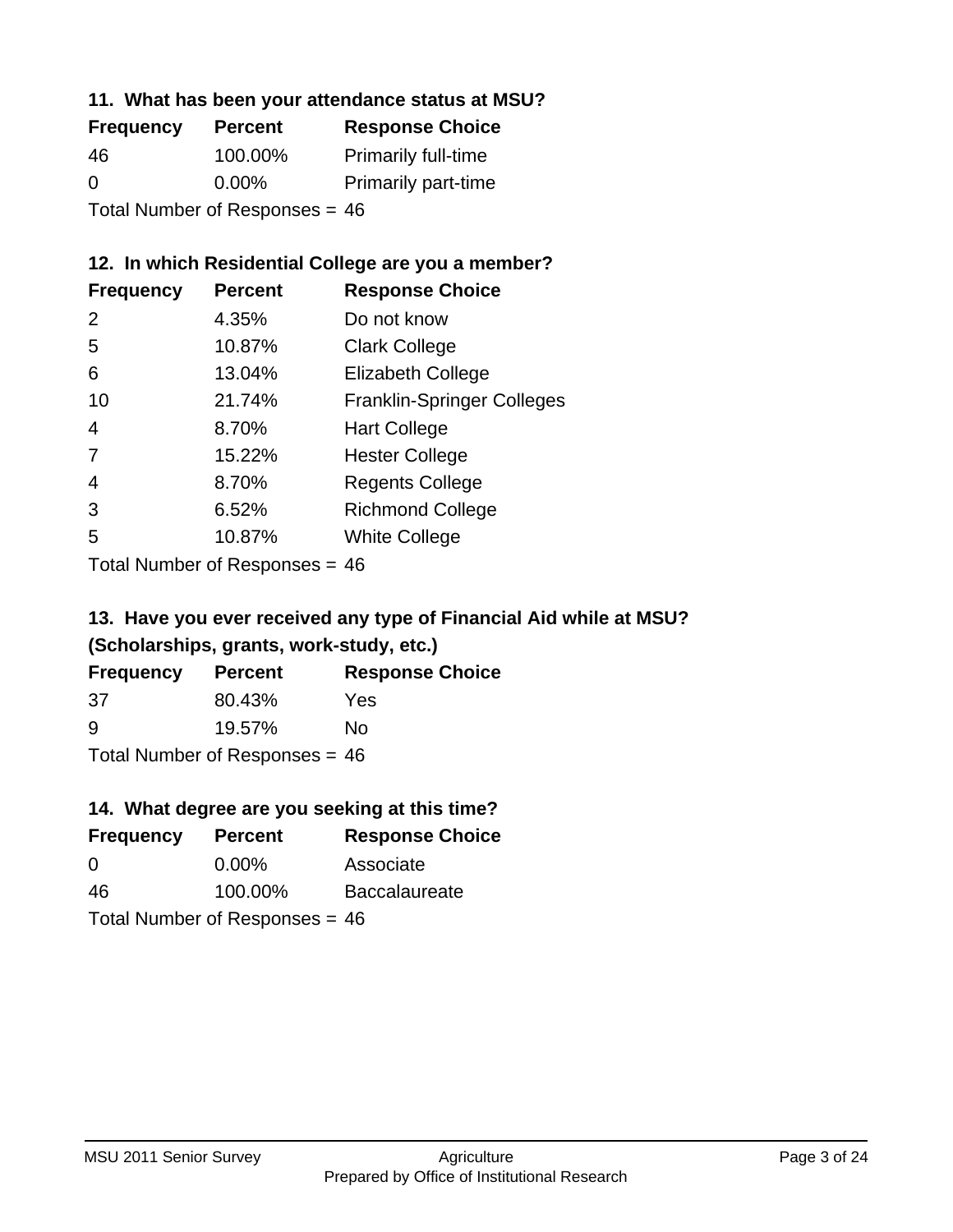**15. How many years will it take you to complete your degree from the point of your initial enrollment in college (including any time at a previous institution)?**

| <b>Frequency</b> | <b>Percent</b> | <b>Response Choice</b> |
|------------------|----------------|------------------------|
| $\Omega$         | 0.00%          | Two                    |
| 2                | 4.35%          | <b>Three</b>           |
| 18               | 39.13%         | Four                   |
| 21               | 45.65%         | Five                   |
| 2                | 4.35%          | <b>Six</b>             |
| 3                | 6.52%          | More than six          |
|                  |                |                        |

Total Number of Responses = 46

#### **16. In what range does your grade point average fall?**

| <b>Frequency</b> | <b>Percent</b> | <b>Response Choice</b> |
|------------------|----------------|------------------------|
| 6                | 13.04%         | $2.00 - 2.50$          |
| 10               | 21.74%         | $2.51 - 3.00$          |
| 17               | 36.96%         | $3.01 - 3.50$          |
| 13               | 28.26%         | $3.51 - 4.00$          |
|                  |                |                        |

Total Number of Responses = 46

## **They are used to sort the data, and do not appear in this table Questions 17 and 18 relate to department and program information.**

#### **19. For what purpose did you enroll at MSU?**

| <b>Frequency</b> | <b>Percent</b>                  | <b>Response Choice</b>                    |
|------------------|---------------------------------|-------------------------------------------|
| $\overline{0}$   | $0.00\%$                        | To receive an associate degree            |
| 44               | 95.65%                          | To receive a baccalaureate degree         |
| $\overline{1}$   | 2.17%                           | To take a few job related courses         |
| $\overline{1}$   | 2.17%                           | To transfer to another college/university |
|                  | $Total Number of DoEROROR = AC$ |                                           |

Total Number of Responses = 46

## **20. What is the highest degree you eventually hope to receive?**

| <b>Frequency</b>               | <b>Percent</b> | <b>Response Choice</b> |
|--------------------------------|----------------|------------------------|
| $\Omega$                       | 0.00%          | Associate              |
| 22                             | 47.83%         | <b>Baccalaureate</b>   |
| 10                             | 21.74%         | Graduate               |
| 14                             | 30.43%         | Professional           |
| Total Number of Poenances - 16 |                |                        |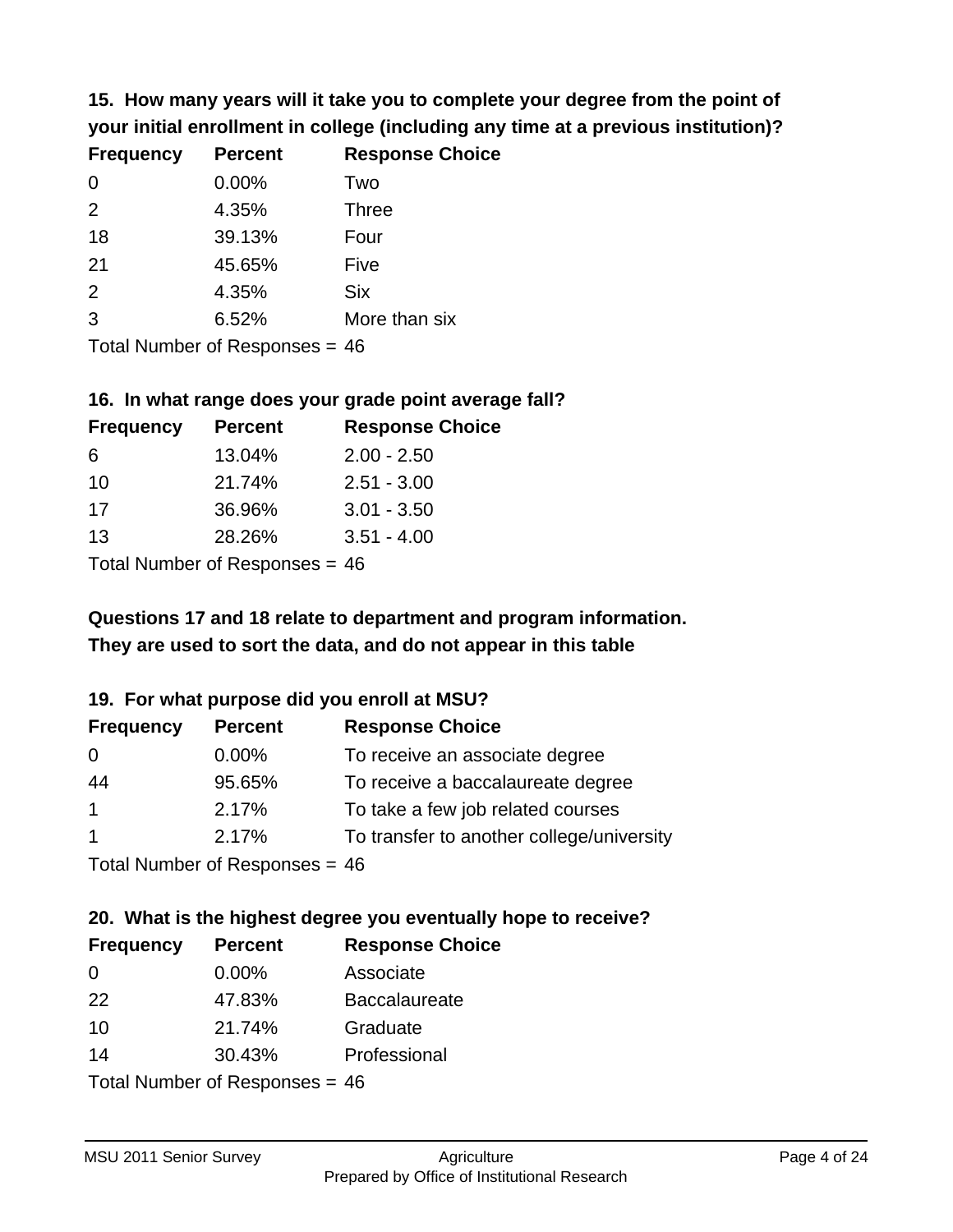#### **21. Which best describes your situation?**

| <b>Frequency</b> | <b>Percent</b> | <b>Response Choice</b>               |
|------------------|----------------|--------------------------------------|
| -24              | 52.17%         | Did not change major/area            |
| 2                | 4.35%          | Did not initially declare major/area |
| <b>20</b>        | 43.48%         | Changed major/area                   |
|                  |                |                                      |

Total Number of Responses = 46

#### **22. While school was in session during the past year, how many hours per week, on average, did you work for pay?**

| <b>Frequency</b> | <b>Percent</b> | <b>Response Choice</b> |
|------------------|----------------|------------------------|
| 11               | 23.91%         | Did not work           |
| 12               | 26.09%         | Worked 1-10 hrs        |
| 12               | 26.09%         | Worked 11-20 hrs       |
| 6                | 13.04%         | Worked 21-30 hrs       |
| 3                | 6.52%          | Worked 31-40 hrs       |
| 2                | 4.35%          | Worked over 40 hrs     |
|                  |                |                        |

Total Number of Responses = 46

#### **23. For the most part, were classes offered at times convenient to you?**

| <b>Frequency</b>                 | <b>Percent</b> | <b>Response Choice</b> |
|----------------------------------|----------------|------------------------|
| 43                               | 93.48%         | Yes                    |
| 3                                | 6.52%          | No.                    |
| Total Number of Responses = $46$ |                |                        |

#### **24. If no, what time would you have preferred?**

| <b>Frequency</b>                | <b>Percent</b> | <b>Response Choice</b> |
|---------------------------------|----------------|------------------------|
| 2                               | 50.00%         | Late afternoon         |
| 0                               | $0.00\%$       | Evening                |
| 0                               | $0.00\%$       | Weekend                |
| 2                               | 50.00%         | During the day         |
| Total Number of Responses = $4$ |                |                        |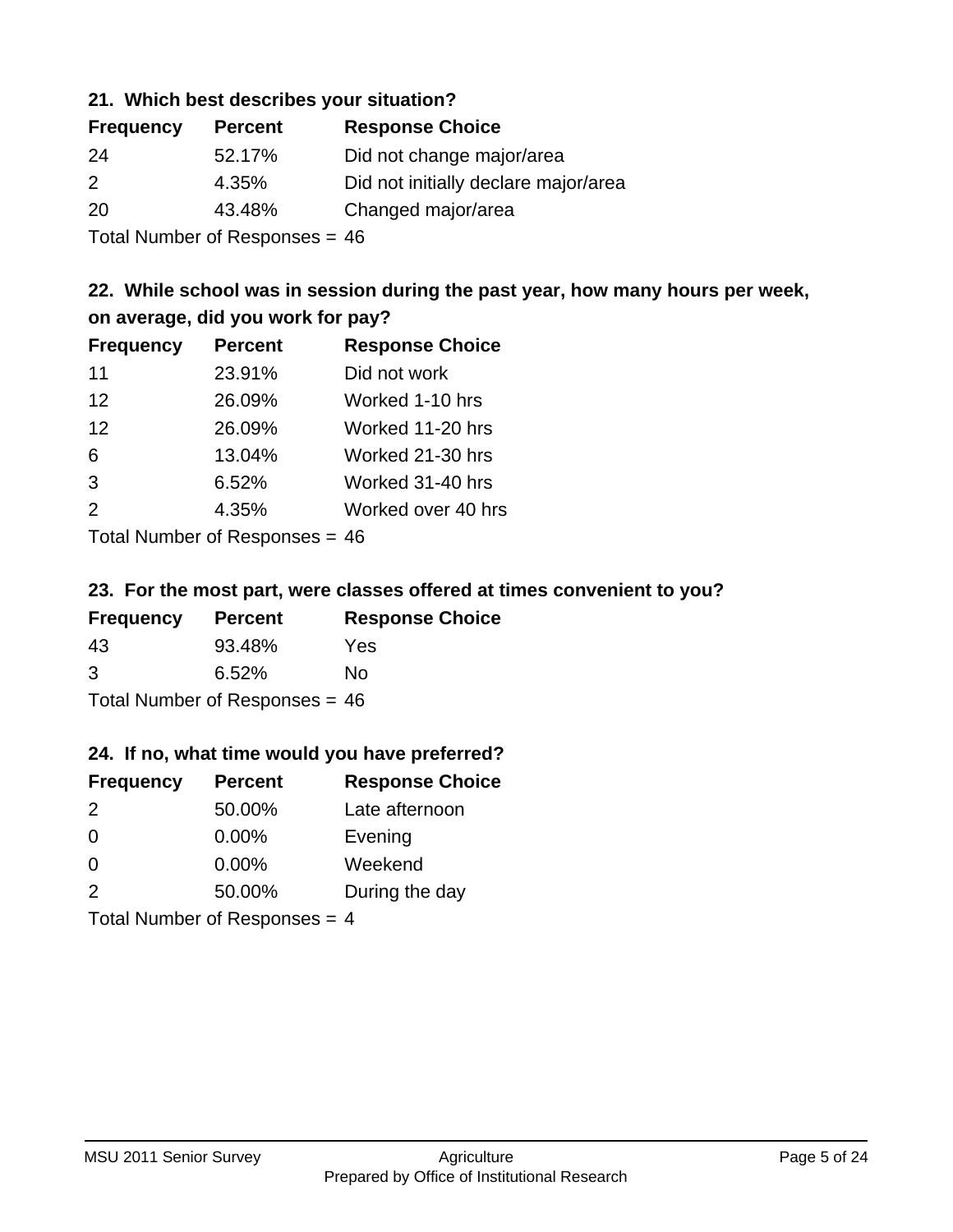# **25. Which best describes the location where you completed the majority of your**

| coursework? |
|-------------|
|-------------|

| <b>Frequency</b> | <b>Percent</b>                   | <b>Response Choice</b> |
|------------------|----------------------------------|------------------------|
| 45               | 97.83%                           | Murray                 |
| 0                | $0.00\%$                         | Paducah                |
| 0                | 0.00%                            | Ft. Campbell           |
| 1                | 2.17%                            | Madisonville           |
| 0                | 0.00%                            | Hopkinsville           |
| 0                | $0.00\%$                         | Henderson              |
| 0                | 0.00%                            | On the Internet        |
| 0                | $0.00\%$                         | Other                  |
|                  | Total Number of Responses $=$ 46 |                        |

#### **26. Did you take any online courses while at Murray State?**

| <b>Frequency</b> | <b>Percent</b>                   | <b>Response</b> |
|------------------|----------------------------------|-----------------|
| 23               | 50.00%                           | Yes             |
| 23               | 50.00%                           | No.             |
|                  | Total Number of Responses = $46$ |                 |

## **27. Did it take you an extra semester or more to complete degree requirements at Murray State?**

**Choice** 

| <b>Frequency</b> | <b>Percent</b>                   | <b>Response Choice</b> |
|------------------|----------------------------------|------------------------|
| 29               | 63.04%                           | Yes                    |
| 17               | 36.96%                           | No                     |
|                  | Total Number of Responses = $46$ |                        |

#### **28. If yes, why did it take you an extra semester or more?**

| <b>Frequency</b>               | <b>Percent</b> | <b>Response Choice</b>                                       |  |
|--------------------------------|----------------|--------------------------------------------------------------|--|
| 3                              | 10.71%         | Work obligation limited my enrollment.                       |  |
| 2                              | 7.14%          | Family obligations limited my enrollment.                    |  |
| $\mathbf 0$                    | $0.00\%$       | Tuition and other costs of attendance limited my enrollment. |  |
| $\overline{7}$                 | 25.00%         | A decision to change majors added to my requirements.        |  |
| 5                              | 17.86%         | A required course or courses were not offered.               |  |
| 3                              | 10.71%         | Credits were lost transferring to Murray State.              |  |
| 8                              | 28.57%         | Other                                                        |  |
| Total Number of Responses = 28 |                |                                                              |  |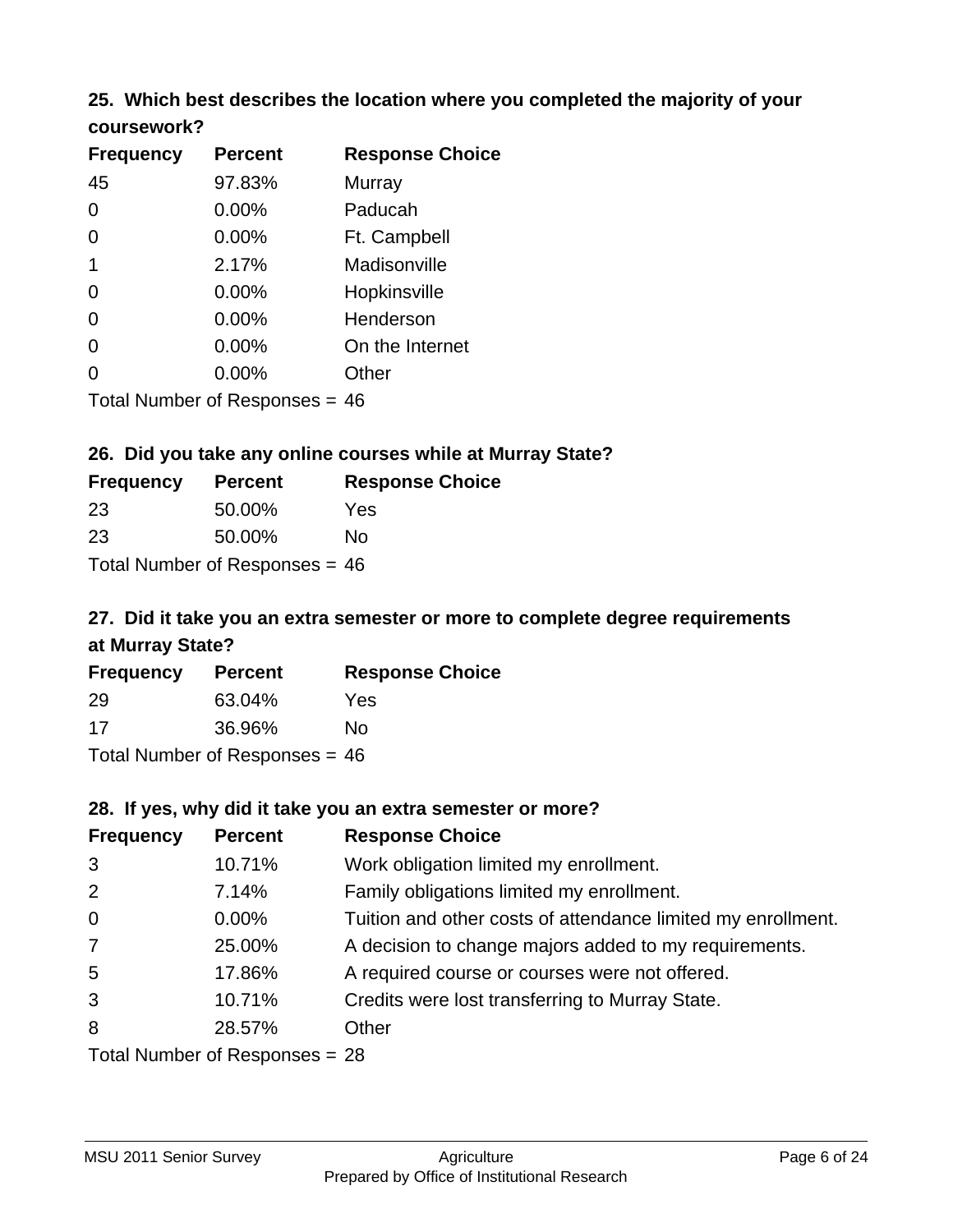## **29. Did you have trouble getting any course(s) you needed while at Murray State?**

| <b>Frequency</b>               | <b>Percent</b> | <b>Response Choice</b> |  |  |
|--------------------------------|----------------|------------------------|--|--|
| -16                            | 34.78%         | Yes                    |  |  |
| -28                            | 60.87%         | Nο                     |  |  |
| Total Number of Responses = 44 |                |                        |  |  |

## **30. If yes, why did you have trouble getting the course?**

| <b>Frequency</b> | <b>Percent</b> | <b>Response Choice</b>                                |
|------------------|----------------|-------------------------------------------------------|
| 7                | 41.18%         | Not offered the semester I needed it.                 |
| 3                | 17.65%         | Not offered at hours convenient to my work schedule.  |
| 3                | 17.65%         | Not offered at hours suitable for my school schedule. |
| $\overline{4}$   | 23.53%         | All course sections were closed.                      |
| $\overline{0}$   | 0.00%          | I was unaware of the prerequisites for the course.    |
|                  |                |                                                       |

Total Number of Responses = 17

## **31. Which statement best describes your experience with off-campus coop/internship?**

| <b>Frequency</b> | <b>Percent</b> | <b>Response Choice</b>             |
|------------------|----------------|------------------------------------|
| 19               | 42.22%         | Cannot judge, I did not have one.  |
| 16               | 35.56%         | My experience was very valuable.   |
| 7                | 15.56%         | My experience was valuable.        |
| 2                | 4.44%          | My experience was of little value. |
| $\overline{1}$   | 2.22%          | My experience was of no value.     |
|                  |                |                                    |

Total Number of Responses = 45

## **32. Which statement best describes your experience with on-campus faculty-directed research, scholarly, or creative project?**

| <b>Frequency</b> | <b>Percent</b>            | <b>Response Choice</b>             |
|------------------|---------------------------|------------------------------------|
| 29               | 64.44%                    | Cannot judge; I did not have one.  |
| 3                | 6.67%                     | My experience was very valuable.   |
| 11               | 24.44%                    | My experience was valuable.        |
| 2                | 4.44%                     | My experience was of little value. |
| $\Omega$         | $0.00\%$                  | My experience was of no value.     |
|                  | Total Number of Desponses |                                    |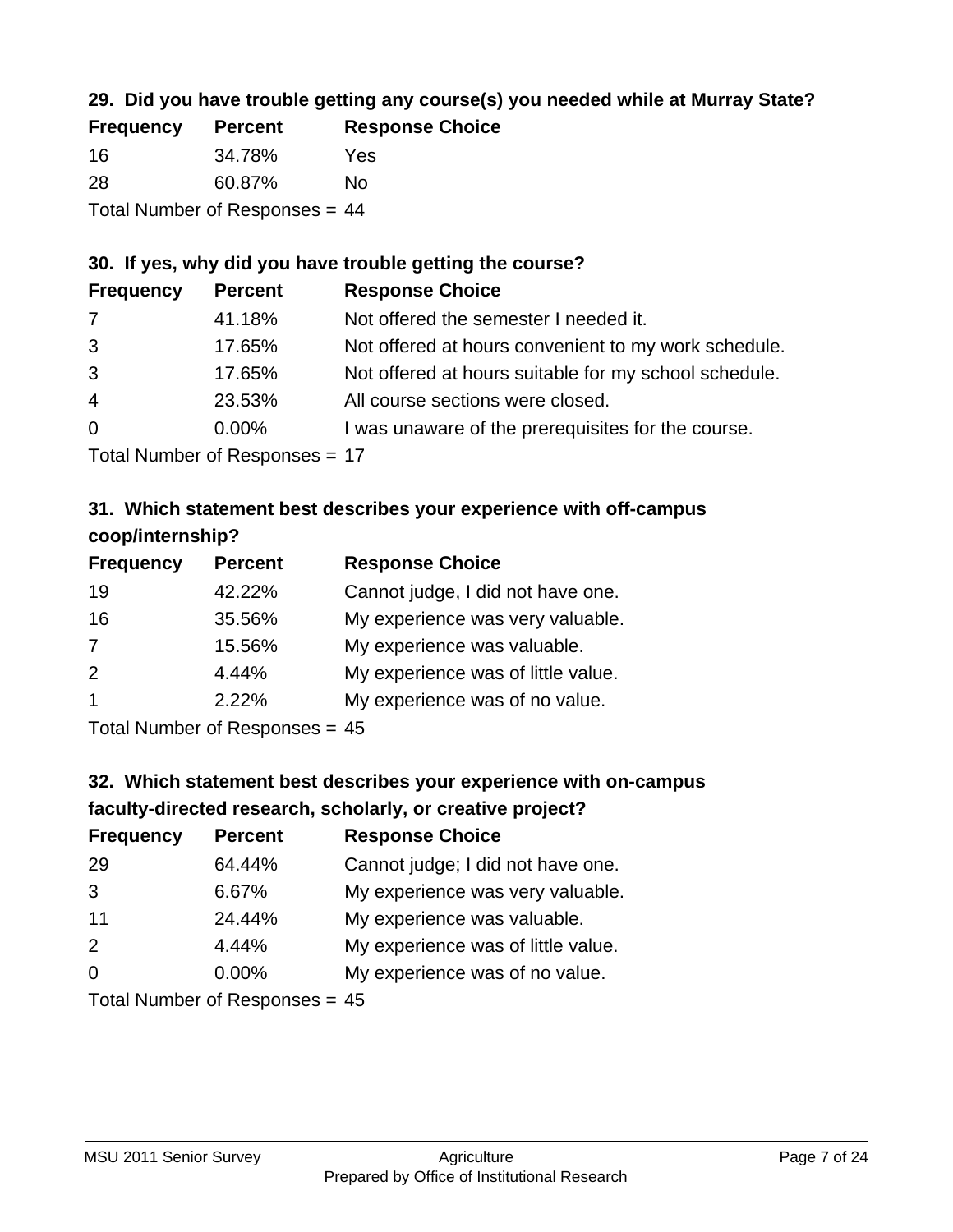#### **33. Which statement best describes your experience with academic advising in your major/area?**

| in your major/area? |                |                                                       |
|---------------------|----------------|-------------------------------------------------------|
| <b>Frequency</b>    | <b>Percent</b> | <b>Response Choice</b>                                |
| 0                   | $0.00\%$       | Cannot judge; I did not make use of the opportunity.  |
| 39                  | 86.67%         | I was satisfied with information my adviser provided. |
| $\overline{4}$      | 8.89%          | Advice was inaccurate, incomplete, or misleading.     |
| 2                   | 4.44%          | My adviser was not available.                         |
|                     |                |                                                       |

Total Number of Responses = 45

## **For questions 34-48, indicate the extent to which you were satisfied.**

| 34. Class size relative to type of course |  |  |  |  |  |  |  |  |
|-------------------------------------------|--|--|--|--|--|--|--|--|
|-------------------------------------------|--|--|--|--|--|--|--|--|

| <b>Frequency</b>                | <b>Percent</b> | <b>Response Choice</b> |  |  |
|---------------------------------|----------------|------------------------|--|--|
| -20                             | 44.44%         | Very satisfied         |  |  |
| -22                             | 48.89%         | Satisfied              |  |  |
| 3                               | 6.67%          | <b>Dissatisfied</b>    |  |  |
| $\Omega$                        | $0.00\%$       | Very dissatisfied      |  |  |
| Total Number of Responses $-15$ |                |                        |  |  |

Total Number of Responses = 45

## **35. Out-of-class availability of faculty**

| <b>Frequency</b> | <b>Percent</b>             | <b>Response Choice</b> |
|------------------|----------------------------|------------------------|
| 16               | 35.56%                     | Very satisfied         |
| 28               | 62.22%                     | Satisfied              |
| $\mathbf 1$      | 2.22%                      | <b>Dissatisfied</b>    |
| $\Omega$         | 0.00%                      | Very dissatisfied      |
|                  | Total Number of Deepersoon |                        |

Total Number of Responses = 45

## **36. Effectiveness of your high school preparation for college work**

| <b>Frequency</b>               | <b>Percent</b> | <b>Response Choice</b> |  |
|--------------------------------|----------------|------------------------|--|
| 13                             | 28.89%         | Very satisfied         |  |
| 24                             | 53.33%         | Satisfied              |  |
| 7                              | 15.56%         | <b>Dissatisfied</b>    |  |
| $\overline{1}$                 | 2.22%          | Very dissatisfied      |  |
| Total Number of Responses = 45 |                |                        |  |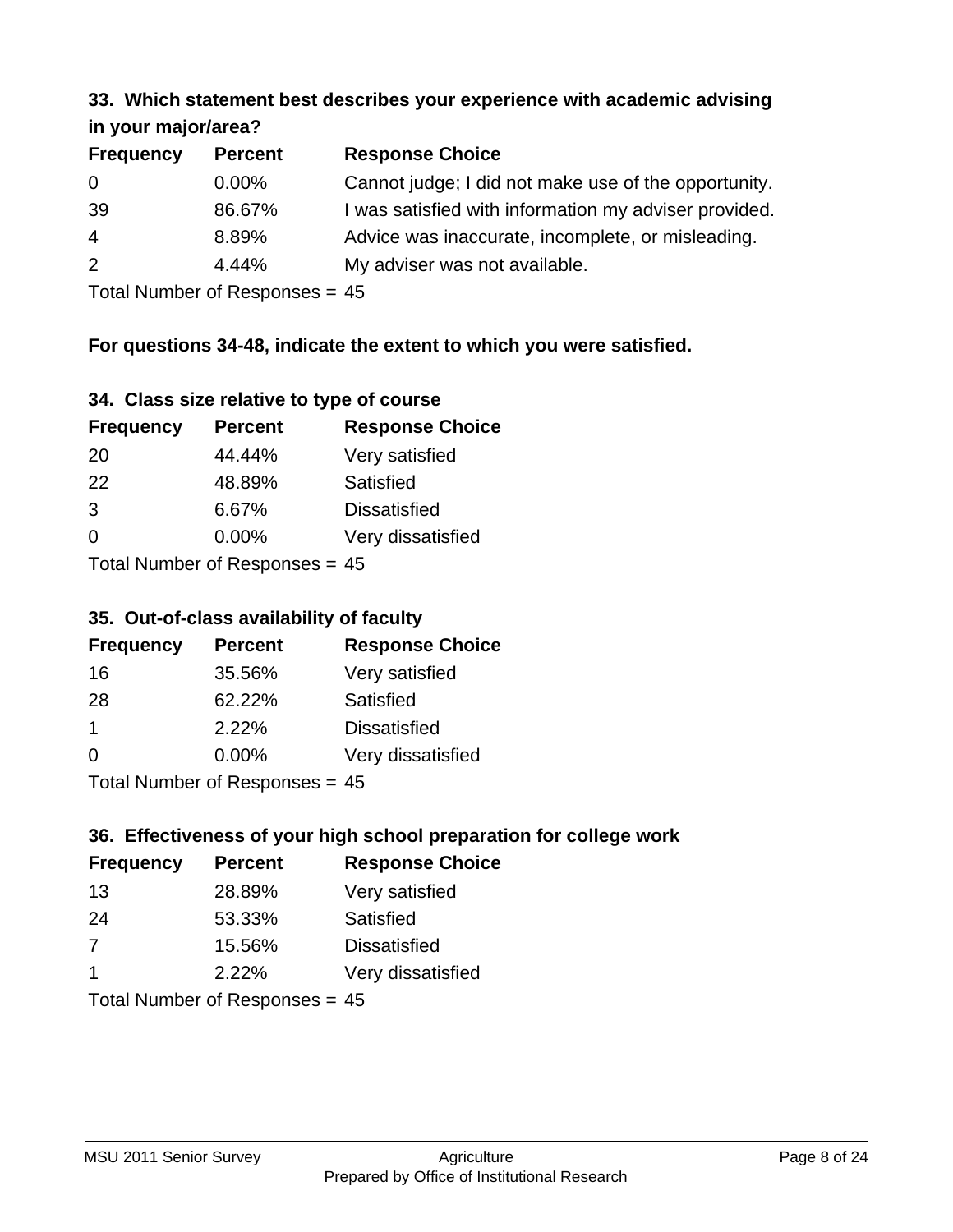## **37. Fairness of faculty in their treatment of individual students**

| <b>Frequency</b> | <b>Percent</b> | <b>Response Choice</b> |
|------------------|----------------|------------------------|
| 12               | 26.67%         | Very satisfied         |
| 27               | 60.00%         | Satisfied              |
| 6                | 13.33%         | <b>Dissatisfied</b>    |
| 0                | $0.00\%$       | Very dissatisfied      |
|                  |                |                        |

Total Number of Responses = 45

## **38. Overall quality of instruction at Murray State**

| <b>Frequency</b> | <b>Percent</b>            | <b>Response Choice</b> |
|------------------|---------------------------|------------------------|
| 12               | 26.67%                    | Very satisfied         |
| 30               | 66.67%                    | Satisfied              |
| 3                | 6.67%                     | <b>Dissatisfied</b>    |
| $\Omega$         | 0.00%                     | Very dissatisfied      |
|                  | Total Number of Deepersee |                        |

Total Number of Responses = 45

## **39. Quality of instruction in University Studies (General Education) courses**

| <b>Frequency</b> | <b>Percent</b>               | <b>Response Choice</b> |
|------------------|------------------------------|------------------------|
| 2                | 4.44%                        | Very satisfied         |
| 35               | 77.78%                       | Satisfied              |
| .5               | 11.11%                       | <b>Dissatisfied</b>    |
| $\mathcal{B}$    | 6.67%                        | Very dissatisfied      |
|                  | Total Number of Deepensee 15 |                        |

Total Number of Responses = 45

#### **40. Quality of instruction in your major**

| <b>Frequency</b>               | <b>Percent</b> | <b>Response Choice</b> |
|--------------------------------|----------------|------------------------|
| 28                             | 62.22%         | Very satisfied         |
| 16                             | 35.56%         | Satisfied              |
| $\mathbf 1$                    | 2.22%          | <b>Dissatisfied</b>    |
| $\Omega$                       | $0.00\%$       | Very dissatisfied      |
| Total Number of Responses = 45 |                |                        |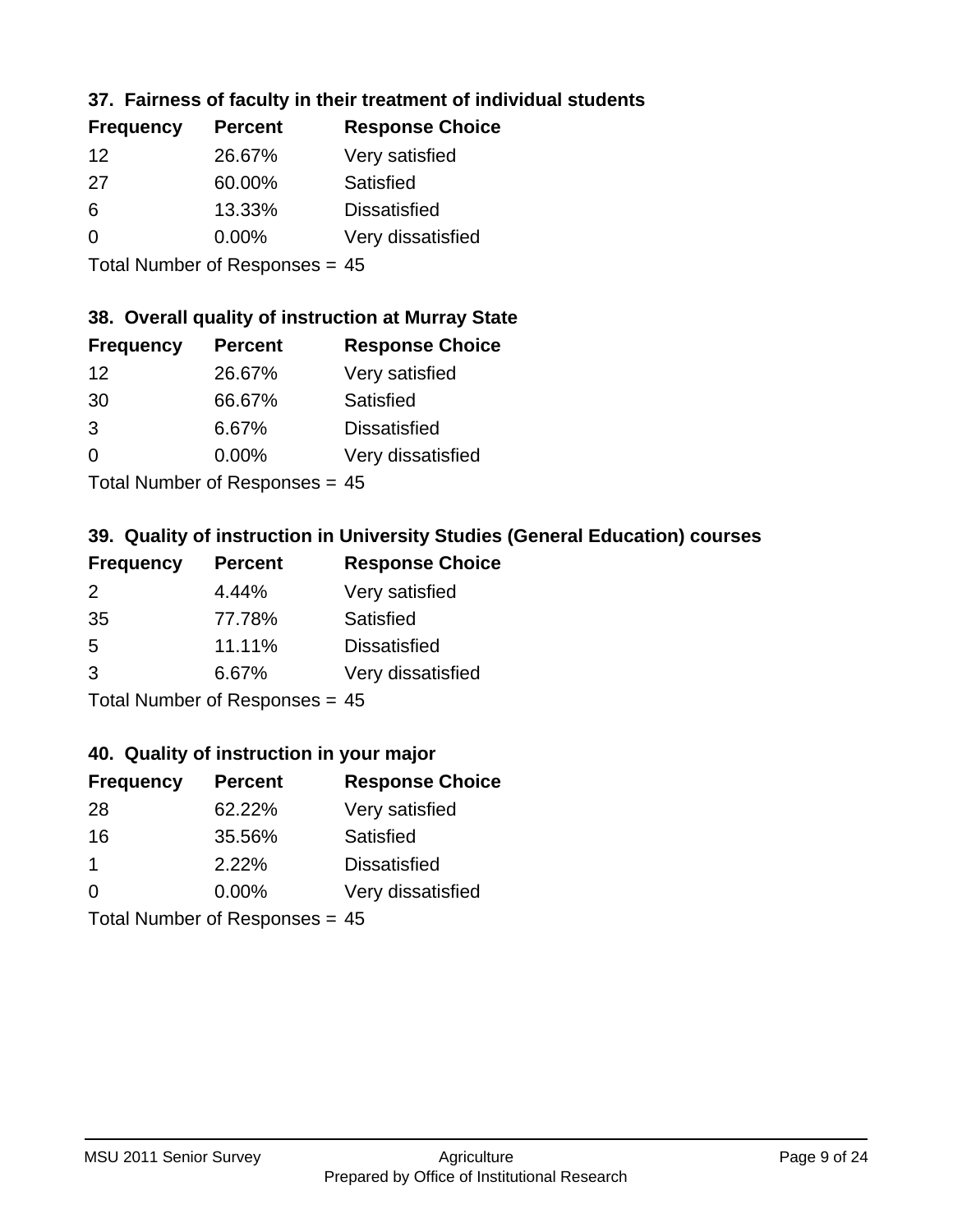## **41. Clarity of program objectives in your major**

| <b>Frequency</b> | <b>Percent</b> | <b>Response Choice</b> |
|------------------|----------------|------------------------|
| 22               | 48.89%         | Very satisfied         |
| -20              | 44.44%         | Satisfied              |
| 3                | 6.67%          | <b>Dissatisfied</b>    |
| $\Omega$         | $0.00\%$       | Very dissatisfied      |
|                  |                |                        |

Total Number of Responses = 45

#### **42. Intellectual challenge of the academic program**

| <b>Frequency</b> | <b>Percent</b> | <b>Response Choice</b> |
|------------------|----------------|------------------------|
| 19               | 42.22%         | Very satisfied         |
| 26               | 57.78%         | Satisfied              |
| $\Omega$         | 0.00%          | <b>Dissatisfied</b>    |
| $\Omega$         | 0.00%          | Very dissatisfied      |
|                  |                |                        |

Total Number of Responses = 45

## **43. Encouragement and information from your major department for employment after graduation**

| <b>Frequency</b>     | <b>Percent</b> | <b>Response Choice</b> |
|----------------------|----------------|------------------------|
| 18                   | 40.00%         | Very satisfied         |
| 21                   | 46.67%         | Satisfied              |
| 5                    | 11.11%         | <b>Dissatisfied</b>    |
| $\blacktriangleleft$ | 2.22%          | Very dissatisfied      |
|                      |                |                        |

Total Number of Responses = 45

## **44. Availability of opportunities to engage in a faculty-mentored research,**

## **scholarly, or creative project in your area of study/interest**

| <b>Frequency</b> | <b>Percent</b> | <b>Response Choice</b> |
|------------------|----------------|------------------------|
| 9                | 20.00%         | Very satisfied         |
| 28               | 62.22%         | Satisfied              |
| 6                | 13.33%         | <b>Dissatisfied</b>    |
| $\mathcal{P}$    | 4.44%          | Very dissatisfied      |
|                  |                |                        |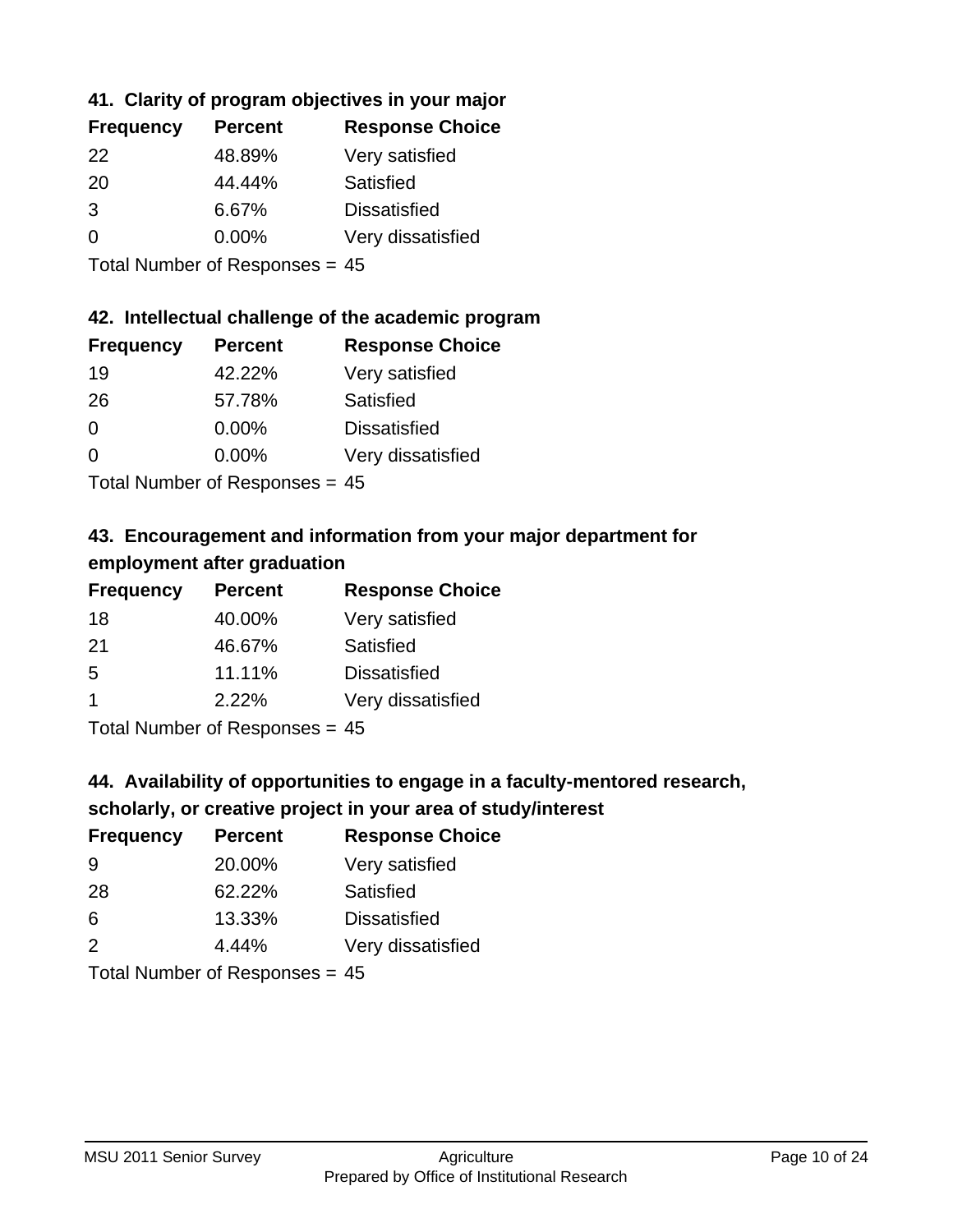#### **45. Library hours**

| <b>Frequency</b> | <b>Percent</b> | <b>Response Choice</b> |
|------------------|----------------|------------------------|
| 12               | 26.67%         | Very satisfied         |
| 29               | 64.44%         | Satisfied              |
| 2                | 4.44%          | <b>Dissatisfied</b>    |
| 2                | 4.44%          | Very dissatisfied      |
|                  |                |                        |

Total Number of Responses = 45

#### **46. Effectiveness of library personnel in meeting your information needs**

| <b>Frequency</b> | <b>Percent</b> | <b>Response Choice</b> |
|------------------|----------------|------------------------|
| 6                | 13.33%         | Very satisfied         |
| 36               | 80.00%         | Satisfied              |
| $\mathcal{P}$    | 4.44%          | <b>Dissatisfied</b>    |
|                  | 2.22%          | Very dissatisfied      |
|                  |                |                        |

Total Number of Responses = 45

#### **47. Access to library resources on hand**

| <b>Frequency</b> | <b>Percent</b>             | <b>Response Choice</b> |
|------------------|----------------------------|------------------------|
| 9                | 20.00%                     | Very satisfied         |
| 27               | 60.00%                     | Satisfied              |
| 7                | 15.56%                     | <b>Dissatisfied</b>    |
| $\mathcal{P}$    | 4.44%                      | Very dissatisfied      |
|                  | Total Number of Deepersoon |                        |

Total Number of Responses = 45

## **48. Electronic access to library resources**

| <b>Frequency</b>               | <b>Percent</b> | <b>Response Choice</b> |
|--------------------------------|----------------|------------------------|
| 12                             | 26.67%         | Very satisfied         |
| 24                             | 53.33%         | Satisfied              |
| 6                              | 13.33%         | <b>Dissatisfied</b>    |
| 3                              | 6.67%          | Very dissatisfied      |
| Total Number of Responses = 45 |                |                        |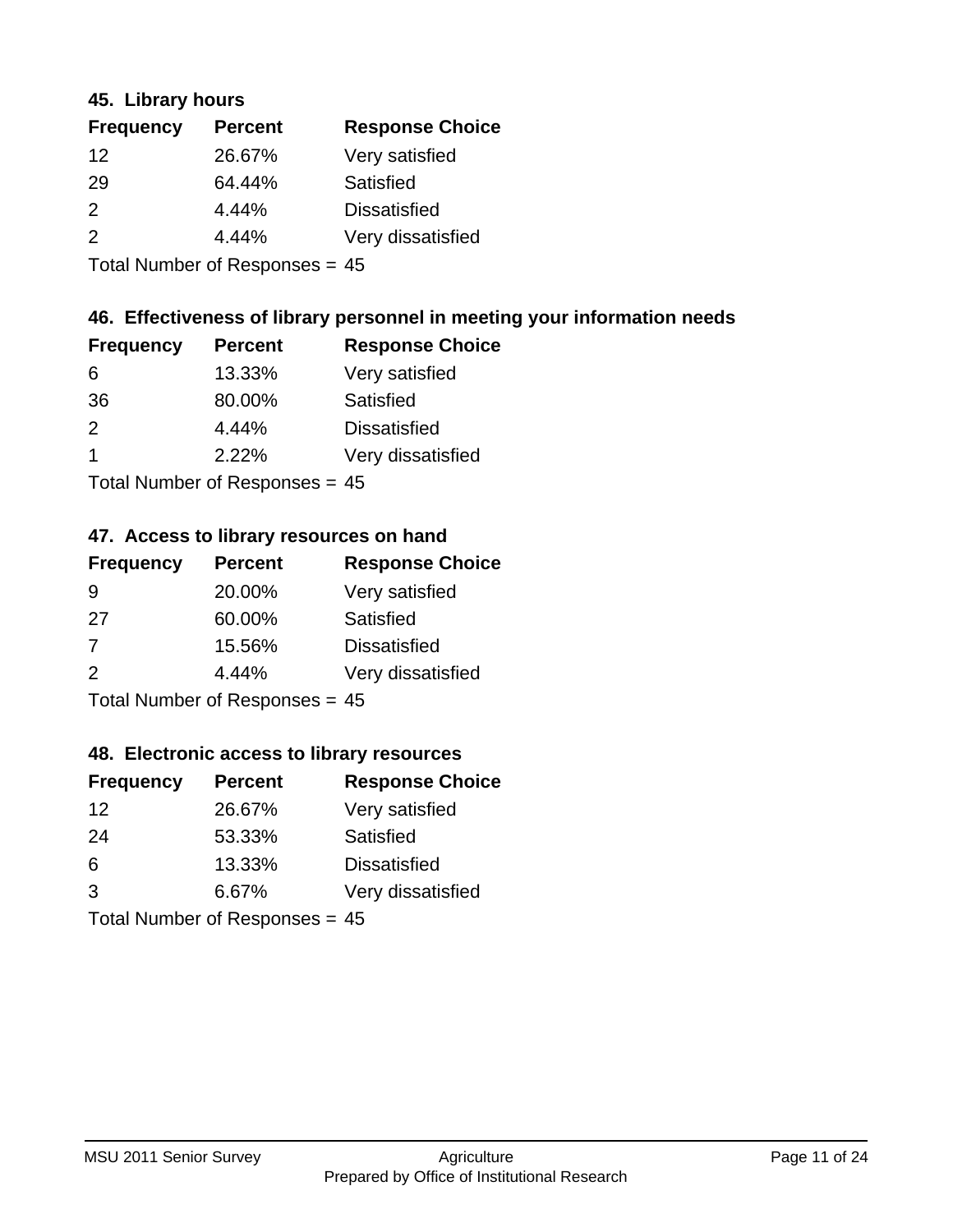**was in helping you achieve these goals. For questions 49-55, please indicate how effective University Studies at MSU** 

## **49. Writing Skills**

| <b>Frequency</b>               | <b>Percent</b> | <b>Response Choice</b> |
|--------------------------------|----------------|------------------------|
| 3                              | 6.67%          | Very effective         |
| 35                             | 77.78%         | Effective              |
| 7                              | 15.56%         | Ineffective            |
| $\Omega$                       | $0.00\%$       | Very ineffective       |
| Total Number of Responses = 45 |                |                        |

#### **50. Speaking Skills**

| <b>Frequency</b>                 | <b>Percent</b> | <b>Response Choice</b> |
|----------------------------------|----------------|------------------------|
| 15                               | 33.33%         | Very effective         |
| 29                               | 64.44%         | Effective              |
| $\Omega$                         | 0.00%          | Ineffective            |
| -1                               | 2.22%          | Very ineffective       |
| Total Number of Responses $= 45$ |                |                        |

# **51. Critical Thinking Skills**

| <b>Frequency</b> | <b>Percent</b>             | <b>Response Choice</b> |
|------------------|----------------------------|------------------------|
| 7                | 15.56%                     | Very effective         |
| 34               | 75.56%                     | Effective              |
| 3                | 6.67%                      | Ineffective            |
|                  | 2.22%                      | Very ineffective       |
|                  | Tatal Number of Desperance |                        |

Total Number of Responses = 45

## **52. Computer Technology**

| <b>Frequency</b>               | <b>Percent</b> | <b>Response Choice</b> |
|--------------------------------|----------------|------------------------|
| 4                              | 8.89%          | Very effective         |
| 36                             | 80.00%         | Effective              |
| 2                              | 4.44%          | Ineffective            |
| 3                              | 6.67%          | Very ineffective       |
| Total Number of Responses = 45 |                |                        |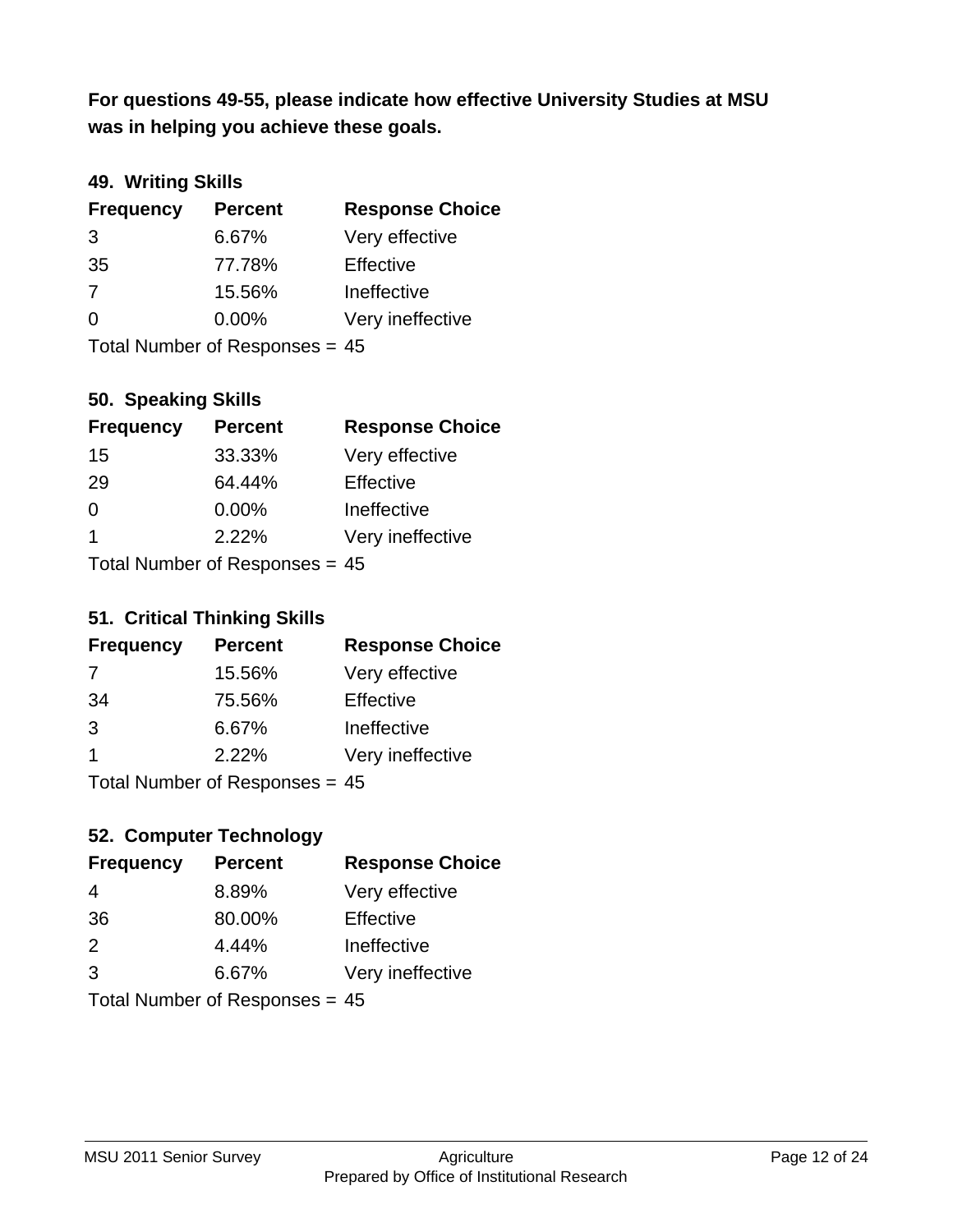#### **53. General Knowledge in the liberal arts and sciences**

| <b>Frequency</b> | <b>Percent</b> | <b>Response Choice</b> |
|------------------|----------------|------------------------|
| 3                | 6.67%          | Very effective         |
| 36               | 80.00%         | Effective              |
| 4                | 8.89%          | Ineffective            |
| $\mathcal{P}$    | 4.44%          | Very ineffective       |
|                  |                |                        |

Total Number of Responses = 45

### **54. International Perspectives**

| <b>Frequency</b> | <b>Percent</b>            | <b>Response Choice</b> |
|------------------|---------------------------|------------------------|
| 3                | 6.67%                     | Very effective         |
| 29               | 64.44%                    | Effective              |
| 12               | 26.67%                    | Ineffective            |
| 1                | 2.22%                     | Very ineffective       |
|                  | Tatal Manulau af Dannauga |                        |

Total Number of Responses = 45

## **55. Stimulation of interest in areas outside your chosen field of study**

| <b>Frequency</b>               | <b>Percent</b> | <b>Response Choice</b> |
|--------------------------------|----------------|------------------------|
| 5                              | 11.11%         | Very effective         |
| 28                             | 62.22%         | Effective              |
| 9                              | 20.00%         | Ineffective            |
| 3                              | 6.67%          | Very ineffective       |
| Total Number of Responses = 45 |                |                        |

## **For questions 56-83, please indicate how satisfactorily the following met your needs**

#### **56. African-American Student Services**

| <b>Frequency</b> | <b>Percent</b>                   | <b>Response Choice</b> |
|------------------|----------------------------------|------------------------|
| 43               | 95.56%                           | Did not use            |
| $\mathbf 1$      | 2.22%                            | Very satisfied         |
| $\Omega$         | 0.00%                            | Satisfied              |
| $\Omega$         | $0.00\%$                         | <b>Dissatisfied</b>    |
| -1               | 2.22%                            | Very dissatisfied      |
|                  | Total Number of Responses = $45$ |                        |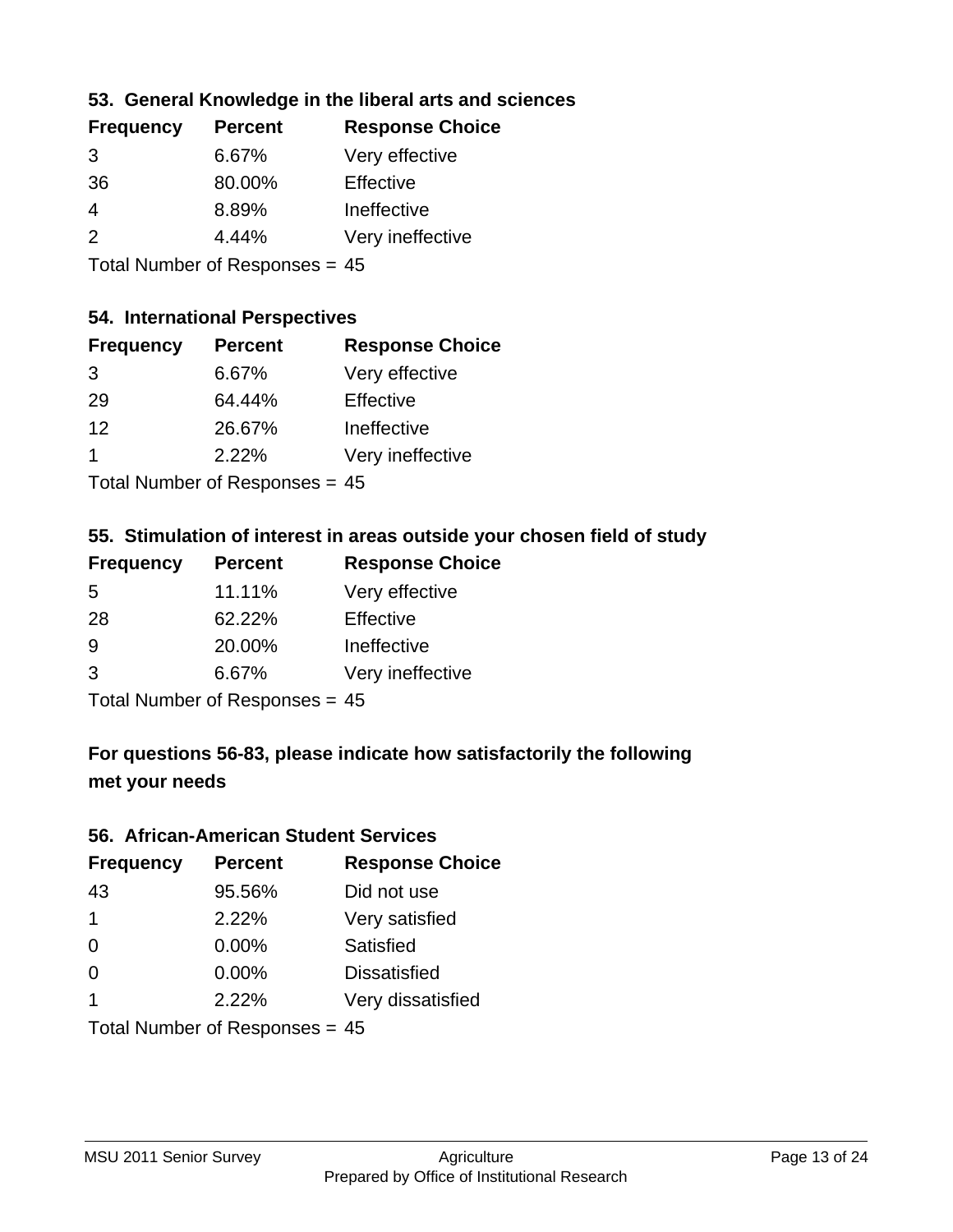#### **57. Career Services Office**

| <b>Frequency</b> | <b>Percent</b> | <b>Response Choice</b> |
|------------------|----------------|------------------------|
| 24               | 53.33%         | Did not use            |
| 6                | 13.33%         | Very satisfied         |
| 13               | 28.89%         | Satisfied              |
| $\mathcal{P}$    | 4.44%          | <b>Dissatisfied</b>    |
| ∩                | $0.00\%$       | Very dissatisfied      |
|                  |                |                        |

Total Number of Responses = 45

## **58. Counseling and Testing Center**

| <b>Frequency</b> | <b>Percent</b>            | <b>Response Choice</b> |
|------------------|---------------------------|------------------------|
| 28               | 62.22%                    | Did not use            |
| 4                | 8.89%                     | Very satisfied         |
| 11               | 24.44%                    | Satisfied              |
| 1                | 2.22%                     | <b>Dissatisfied</b>    |
| 1                | 2.22%                     | Very dissatisfied      |
|                  | Total Number of Desperace |                        |

Total Number of Responses = 45

#### **59. Cultural programming and activities**

| <b>Frequency</b>             | <b>Percent</b> | <b>Response Choice</b> |
|------------------------------|----------------|------------------------|
| 39                           | 86.67%         | Did not use            |
| 2                            | 4.44%          | Very satisfied         |
| 3                            | 6.67%          | Satisfied              |
| $\Omega$                     | $0.00\%$       | <b>Dissatisfied</b>    |
| -1                           | 2.22%          | Very dissatisfied      |
| Total Number of Deepensee 45 |                |                        |

Total Number of Responses = 45

#### **60. E-study courses**

| <b>Frequency</b> | <b>Percent</b>                 | <b>Response Choice</b> |
|------------------|--------------------------------|------------------------|
| 18               | 40.00%                         | Did not use            |
| 10               | 22.22%                         | Very satisfied         |
| 16               | 35.56%                         | <b>Satisfied</b>       |
| $\Omega$         | $0.00\%$                       | <b>Dissatisfied</b>    |
| $\mathbf 1$      | 2.22%                          | Very dissatisfied      |
|                  | Total Number of Responses = 45 |                        |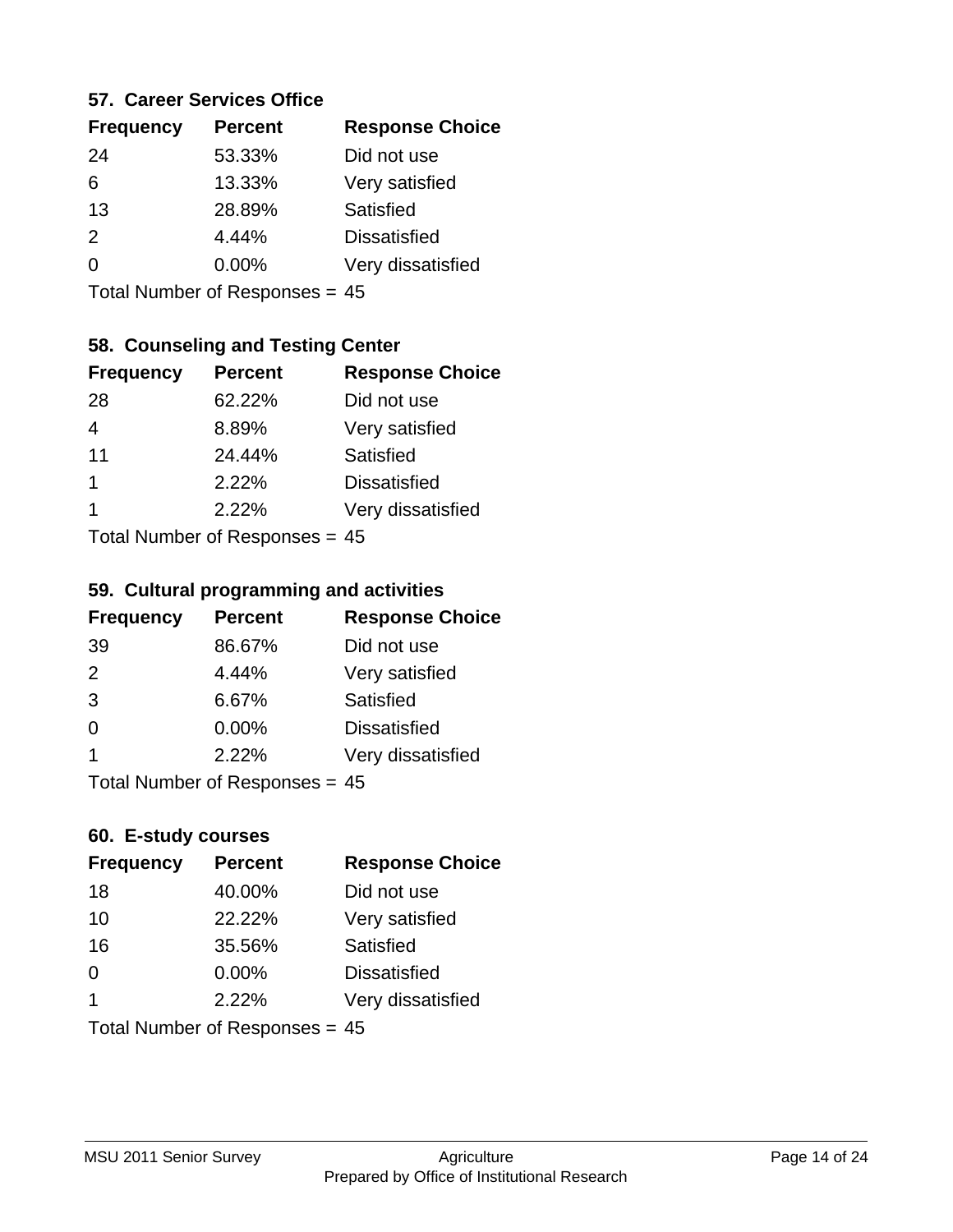#### **61. Food Services**

| <b>Frequency</b> | <b>Percent</b> | <b>Response Choice</b> |
|------------------|----------------|------------------------|
| 13               | 28.89%         | Did not use            |
| $\mathcal{P}$    | 4.44%          | Very satisfied         |
| 20               | 44.44%         | Satisfied              |
| 9                | 20.00%         | <b>Dissatisfied</b>    |
|                  | 2.22%          | Very dissatisfied      |
|                  |                |                        |

Total Number of Responses = 45

## **62. Greek life and activities**

| <b>Frequency</b>               | <b>Percent</b> | <b>Response Choice</b> |
|--------------------------------|----------------|------------------------|
| 32                             | 71.11%         | Did not use            |
| 8                              | 17.78%         | Very satisfied         |
| 2                              | 4.44%          | Satisfied              |
| 3                              | 6.67%          | <b>Dissatisfied</b>    |
| $\Omega$                       | 0.00%          | Very dissatisfied      |
| $Total Number of Denance = 45$ |                |                        |

Total Number of Responses = 45

#### **63. Health Services**

| <b>Frequency</b> | <b>Percent</b> | <b>Response Choice</b> |
|------------------|----------------|------------------------|
| 13               | 28.89%         | Did not use            |
| 14               | 31.11%         | Very satisfied         |
| 10               | 22.22%         | Satisfied              |
| 3                | 6.67%          | <b>Dissatisfied</b>    |
| 5                | 11.11%         | Very dissatisfied      |
|                  |                |                        |

Total Number of Responses = 45

#### **64. Honor Societies/Departmental Clubs/Special Interest Organizations**

| <b>Frequency</b> | <b>Percent</b>                 | <b>Response Choice</b> |
|------------------|--------------------------------|------------------------|
| 17               | 37.78%                         | Did not use            |
| 14               | 31.11%                         | Very satisfied         |
| 11               | 24.44%                         | Satisfied              |
| 2                | 4.44%                          | <b>Dissatisfied</b>    |
| $\overline{1}$   | 2.22%                          | Very dissatisfied      |
|                  | Total Number of Responses = 45 |                        |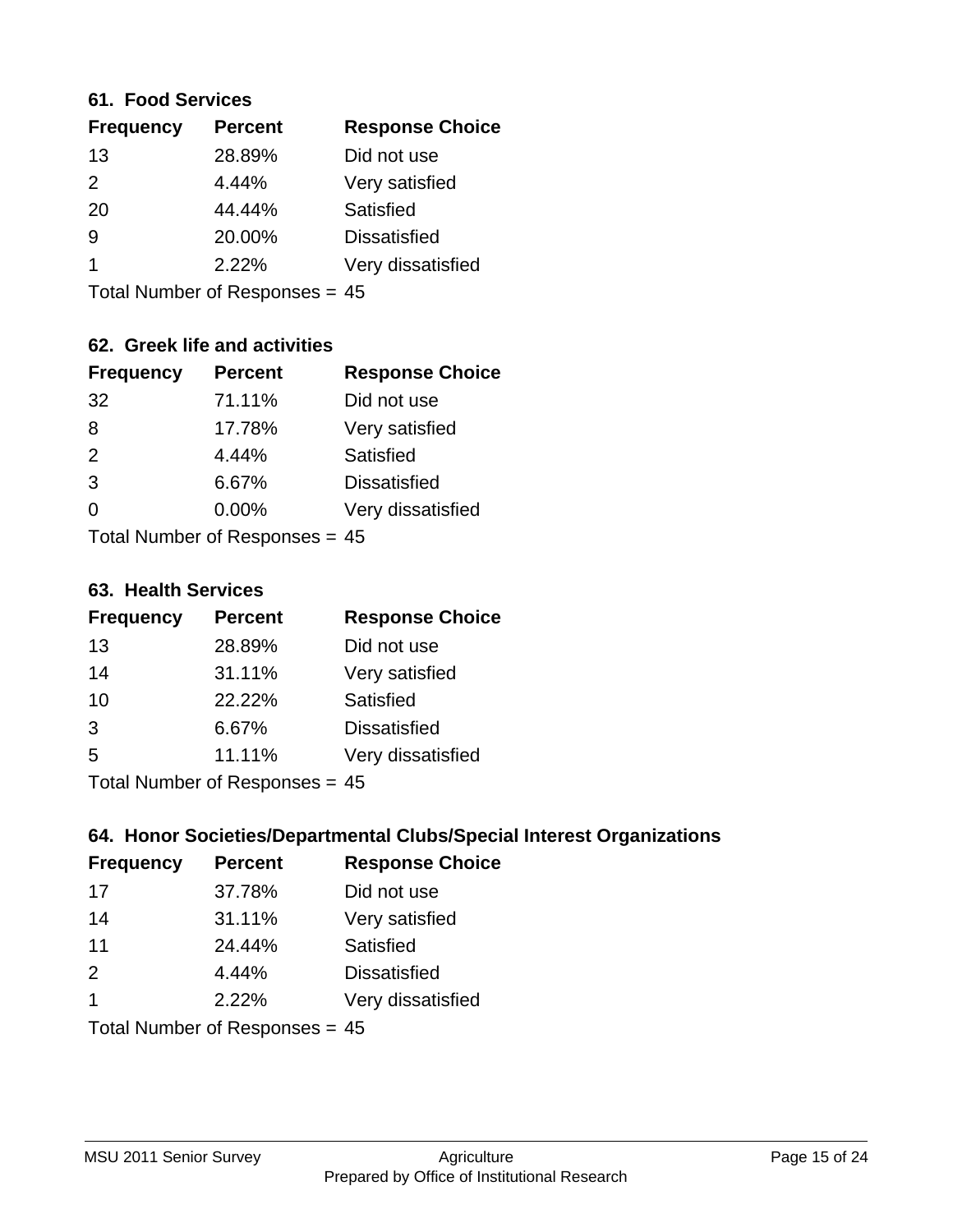#### **65. International Programs and activities**

| <b>Frequency</b> | <b>Percent</b> | <b>Response Choice</b> |
|------------------|----------------|------------------------|
| 38               | 84.44%         | Did not use            |
| 4                | 8.89%          | Very satisfied         |
| 3                | 6.67%          | Satisfied              |
| 0                | $0.00\%$       | <b>Dissatisfied</b>    |
|                  | $0.00\%$       | Very dissatisfied      |
|                  |                |                        |

Total Number of Responses = 45

#### **66. International student support services**

| <b>Frequency</b> | <b>Percent</b>             | <b>Response Choice</b> |
|------------------|----------------------------|------------------------|
| 42               | 93.33%                     | Did not use            |
| 1                | 2.22%                      | Very satisfied         |
| 2                | 4.44%                      | Satisfied              |
| $\Omega$         | 0.00%                      | <b>Dissatisfied</b>    |
| $\Omega$         | 0.00%                      | Very dissatisfied      |
|                  | Total Number of Deepersoon |                        |

Total Number of Responses = 45

#### **67. Intramural Sports and Recreation**

| <b>Frequency</b> | <b>Percent</b>                  | <b>Response Choice</b> |
|------------------|---------------------------------|------------------------|
| 32               | 71.11%                          | Did not use            |
| 7                | 15.56%                          | Very satisfied         |
| 5                | 11.11%                          | Satisfied              |
| -1               | 2.22%                           | <b>Dissatisfied</b>    |
| $\Omega$         | 0.00%                           | Very dissatisfied      |
|                  | $Total Number of Doonono0 = AE$ |                        |

Total Number of Responses = 45

## **68. Lowry Center/Community College**

| <b>Frequency</b>               | <b>Percent</b> | <b>Response Choice</b> |
|--------------------------------|----------------|------------------------|
| 38                             | 84.44%         | Did not use            |
| $\overline{4}$                 | 8.89%          | Very satisfied         |
| 3                              | 6.67%          | Satisfied              |
| $\Omega$                       | 0.00%          | <b>Dissatisfied</b>    |
| $\Omega$                       | $0.00\%$       | Very dissatisfied      |
| Total Number of Responses = 45 |                |                        |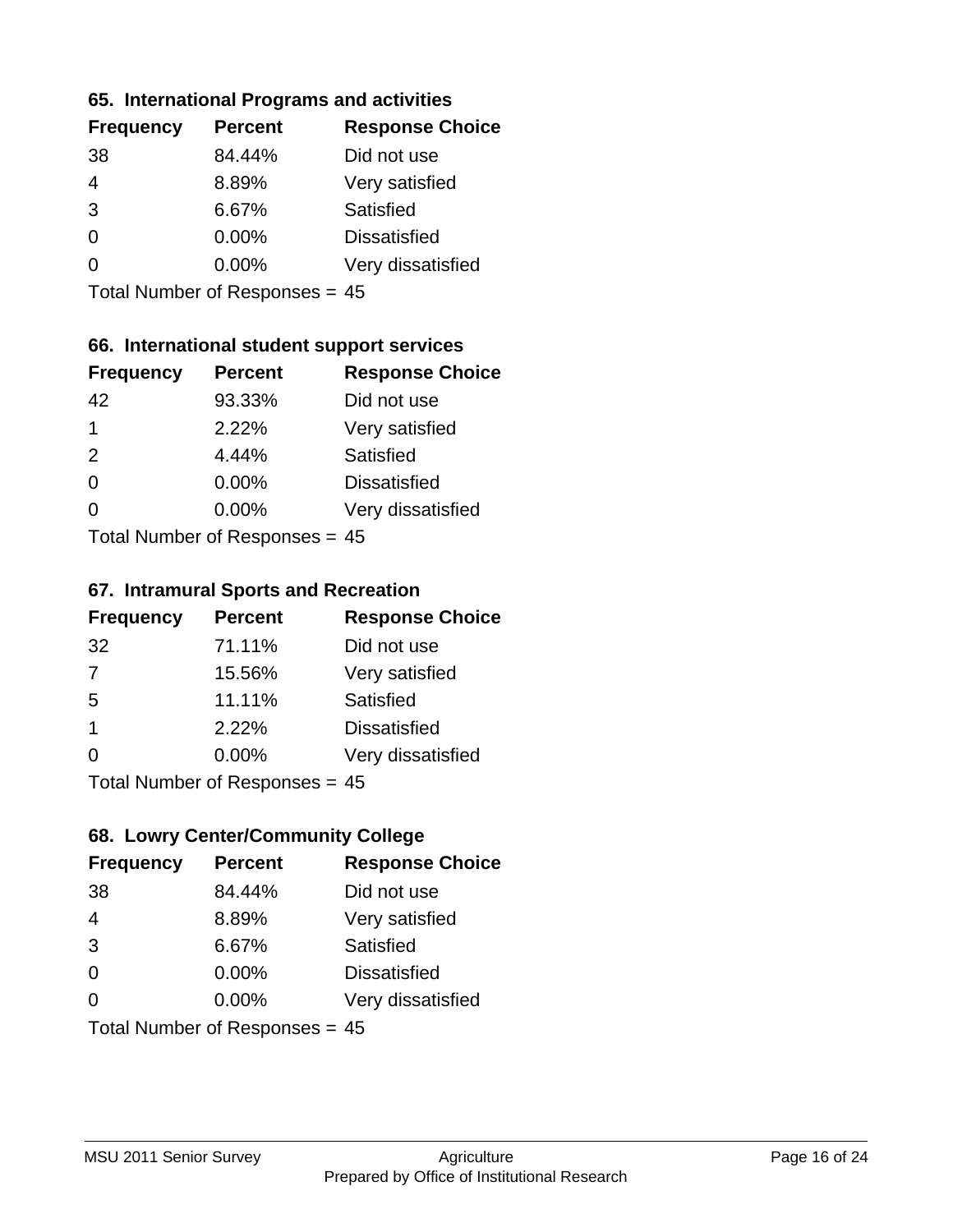#### **69. Library**

| <b>Frequency</b> | <b>Percent</b> | <b>Response Choice</b> |
|------------------|----------------|------------------------|
| 4                | 8.89%          | Did not use            |
| 18               | 40.00%         | Very satisfied         |
| 18               | 40.00%         | Satisfied              |
| 3                | 6.67%          | <b>Dissatisfied</b>    |
| 2                | 4.44%          | Very dissatisfied      |
|                  |                |                        |

Total Number of Responses = 45

## **70. MAP Report**

| <b>Frequency</b> | <b>Percent</b>                   | <b>Response Choice</b> |
|------------------|----------------------------------|------------------------|
| 1                | 2.22%                            | Did not use            |
| 14               | 31.11%                           | Very satisfied         |
| 18               | 40.00%                           | Satisfied              |
| 10               | 22.22%                           | <b>Dissatisfied</b>    |
| $\mathcal{P}$    | 4.44%                            | Very dissatisfied      |
|                  | Total Number of Responses = $45$ |                        |

#### **71. MSU Web site**

| <b>Frequency</b> | <b>Percent</b> | <b>Response Choice</b> |
|------------------|----------------|------------------------|
| $\Omega$         | 0.00%          | Did not use            |
| 21               | 46.67%         | Very satisfied         |
| 21               | 46.67%         | <b>Satisfied</b>       |
| $\mathbf 1$      | 2.22%          | <b>Dissatisfied</b>    |
| $\mathcal{P}$    | 4.44%          | Very dissatisfied      |
|                  |                |                        |

Total Number of Responses = 45

## **72. NCAA Sports**

| <b>Frequency</b> | <b>Percent</b>                 | <b>Response Choice</b> |
|------------------|--------------------------------|------------------------|
| 31               | 68.89%                         | Did not use            |
| 2                | 4.44%                          | Very satisfied         |
| 10               | 22.22%                         | <b>Satisfied</b>       |
| 2                | 4.44%                          | <b>Dissatisfied</b>    |
| $\Omega$         | $0.00\%$                       | Very dissatisfied      |
|                  | Total Number of Responses = 45 |                        |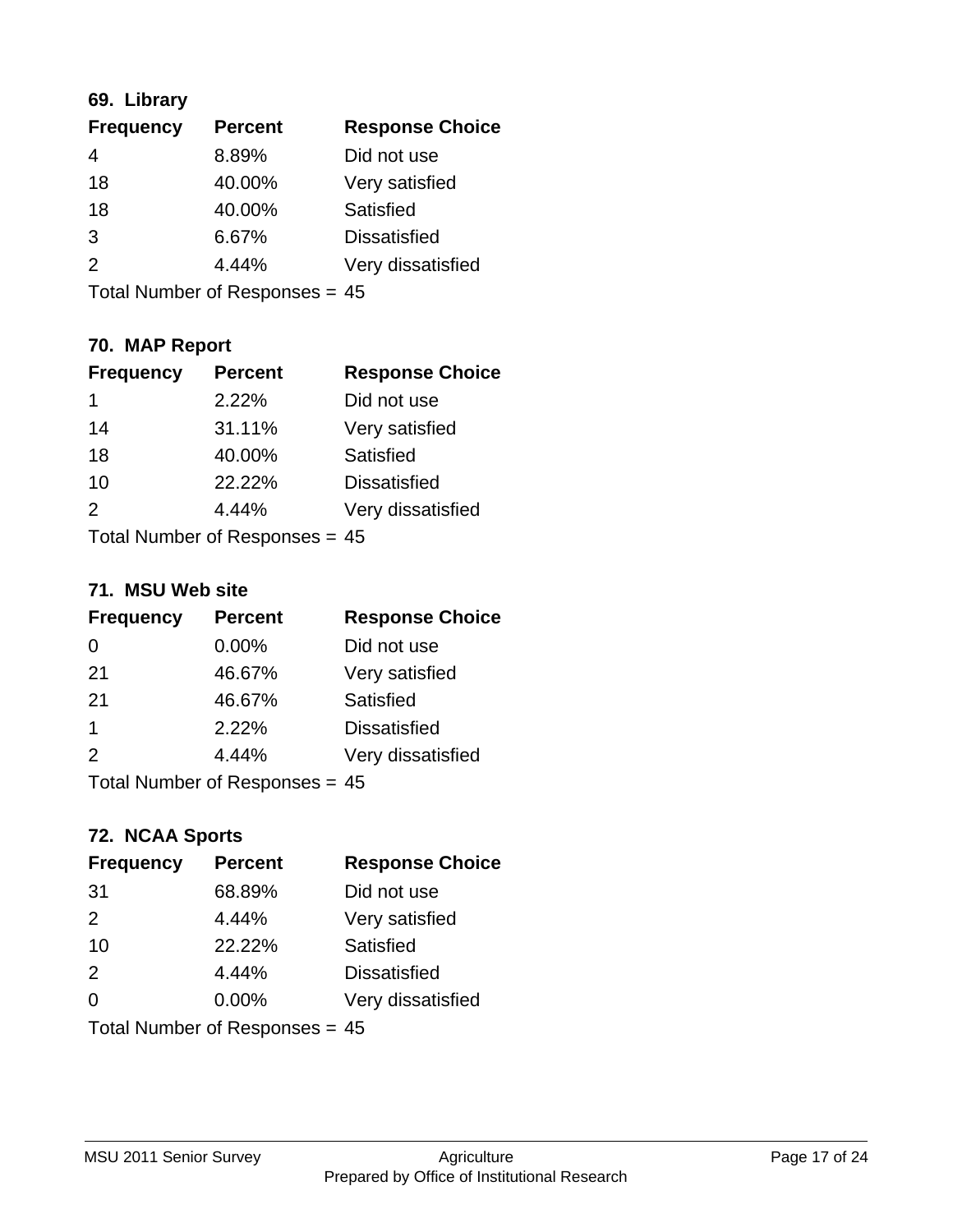#### **73. Online courses that are not e-study**

| <b>Frequency</b> | <b>Percent</b> | <b>Response Choice</b> |
|------------------|----------------|------------------------|
| 36               | 80.00%         | Did not use            |
| 3                | 6.67%          | Very satisfied         |
| 6                | 13.33%         | Satisfied              |
| 0                | $0.00\%$       | <b>Dissatisfied</b>    |
|                  | $0.00\%$       | Very dissatisfied      |
|                  |                |                        |

Total Number of Responses = 45

## **74. Racer Touch Registration**

| <b>Frequency</b>         | <b>Percent</b> | <b>Response Choice</b> |
|--------------------------|----------------|------------------------|
| $\Omega$                 | $0.00\%$       | Did not use            |
| 8                        | 17.78%         | Very satisfied         |
| 17                       | 37.78%         | Satisfied              |
| 8                        | 17.78%         | <b>Dissatisfied</b>    |
| 12                       | 26.67%         | Very dissatisfied      |
| Total Number of DoEROR 0 |                |                        |

Total Number of Responses = 45

#### **75. Residential College programming and activities**

| <b>Frequency</b> | <b>Percent</b>               | <b>Response Choice</b> |
|------------------|------------------------------|------------------------|
| 18               | 40.00%                       | Did not use            |
| 5                | 11.11%                       | Very satisfied         |
| 18               | 40.00%                       | Satisfied              |
| $\overline{4}$   | 8.89%                        | <b>Dissatisfied</b>    |
| $\Omega$         | 0.00%                        | Very dissatisfied      |
|                  | Total Number of Deepensee 45 |                        |

Total Number of Responses = 45

## **76. Scholarships/grants/student employment**

| <b>Frequency</b> | <b>Percent</b>                   | <b>Response Choice</b> |
|------------------|----------------------------------|------------------------|
| 11               | 24.44%                           | Did not use            |
| 11               | 24.44%                           | Very satisfied         |
| 19               | 42.22%                           | Satisfied              |
| 2                | 4.44%                            | <b>Dissatisfied</b>    |
| 2                | 4.44%                            | Very dissatisfied      |
|                  | Total Number of Responses = $45$ |                        |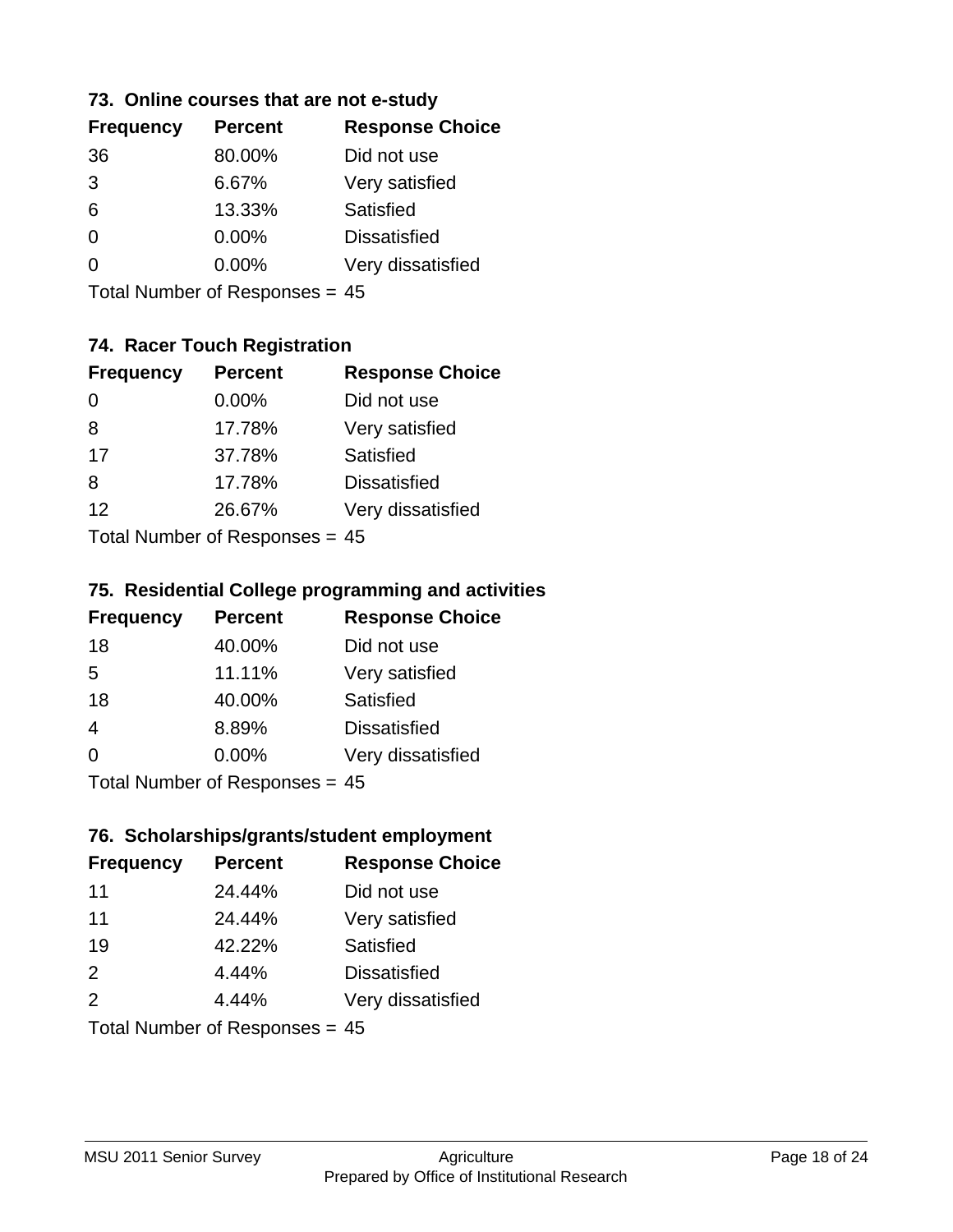#### **77. Security Services**

| <b>Frequency</b> | <b>Percent</b> | <b>Response Choice</b> |
|------------------|----------------|------------------------|
| 25               | 55.56%         | Did not use            |
| 3                | 6.67%          | Very satisfied         |
| 17               | 37.78%         | Satisfied              |
| 0                | $0.00\%$       | <b>Dissatisfied</b>    |
| ∩                | 0.00%          | Very dissatisfied      |
|                  |                |                        |

Total Number of Responses = 45

## **78. Services for non-traditional students**

| <b>Frequency</b> | <b>Percent</b>            | <b>Response Choice</b> |
|------------------|---------------------------|------------------------|
| 45               | 100.00%                   | Did not use            |
| $\Omega$         | 0.00%                     | Very satisfied         |
| $\Omega$         | 0.00%                     | <b>Satisfied</b>       |
| $\Omega$         | 0.00%                     | <b>Dissatisfied</b>    |
| $\Omega$         | 0.00%                     | Very dissatisfied      |
|                  | Total Number of Desperace |                        |

Total Number of Responses = 45

#### **79. Student Support Services (Trio)**

| <b>Frequency</b> | <b>Percent</b>                   | <b>Response Choice</b> |
|------------------|----------------------------------|------------------------|
| 44               | 97.78%                           | Did not use            |
| $\overline{1}$   | 2.22%                            | Very satisfied         |
| $\Omega$         | 0.00%                            | Satisfied              |
| $\Omega$         | 0.00%                            | <b>Dissatisfied</b>    |
| $\Omega$         | 0.00%                            | Very dissatisfied      |
|                  | $Total Number of Doononoog = AE$ |                        |

Total Number of Responses = 45

## **80. Student PIN System**

| <b>Frequency</b>               | <b>Percent</b> | <b>Response Choice</b> |
|--------------------------------|----------------|------------------------|
| $\Omega$                       | $0.00\%$       | Did not use            |
| 14                             | 31.11%         | Very satisfied         |
| 20                             | 44.44%         | Satisfied              |
| 8                              | 17.78%         | <b>Dissatisfied</b>    |
| 3                              | 6.67%          | Very dissatisfied      |
| Total Number of Responses = 45 |                |                        |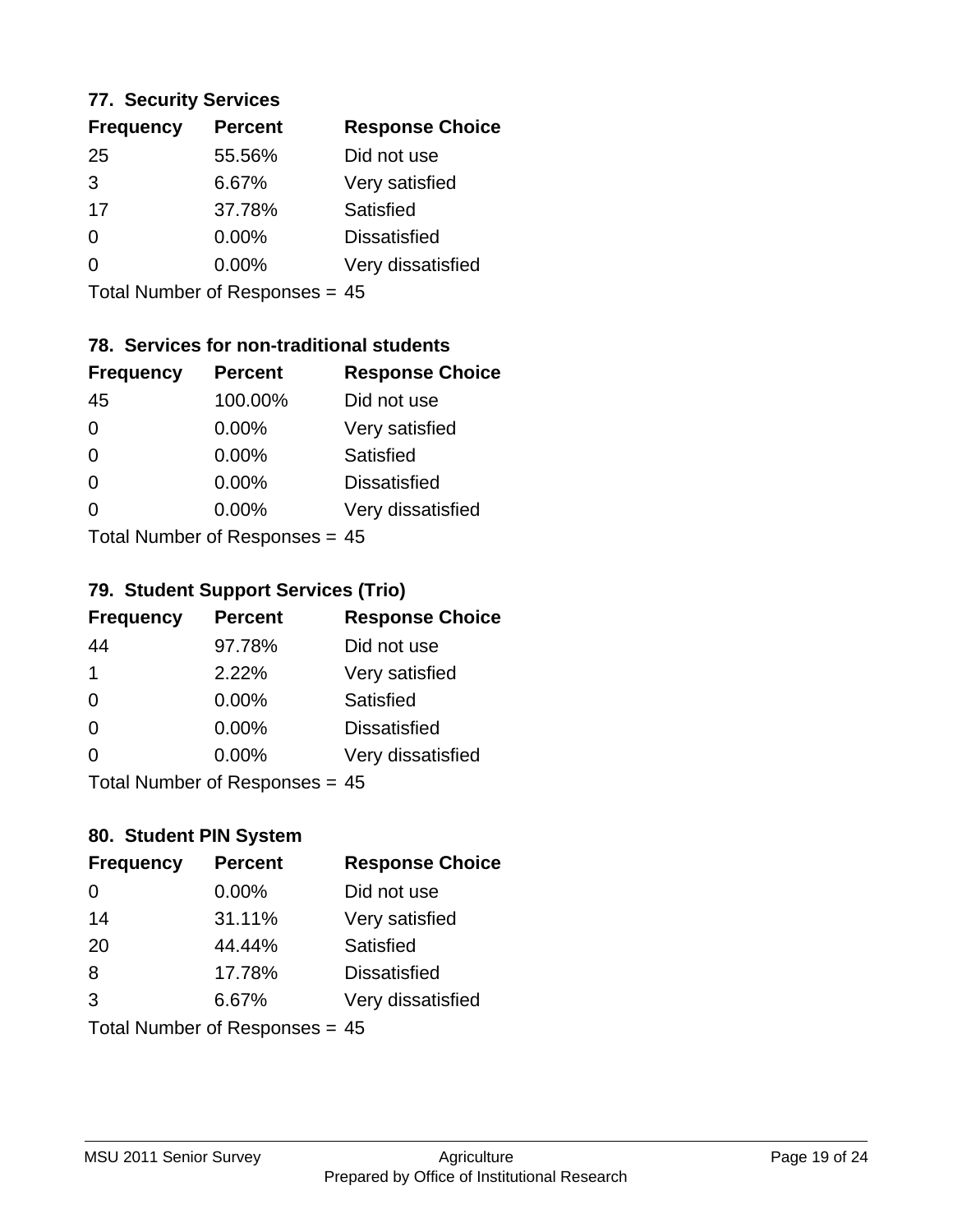#### **81. Student Records/Transcript Services**

| <b>Frequency</b> | <b>Percent</b> | <b>Response Choice</b> |
|------------------|----------------|------------------------|
| .5               | 11.11%         | Did not use            |
| 11               | 24.44%         | Very satisfied         |
| 23               | 51.11%         | Satisfied              |
| 5                | 11.11%         | <b>Dissatisfied</b>    |
|                  | 2.22%          | Very dissatisfied      |

Total Number of Responses = 45

#### **82. Computer and Internet access for study and research needs**

| <b>Frequency</b> | <b>Percent</b>                 | <b>Response Choice</b> |
|------------------|--------------------------------|------------------------|
| 5                | 11.11%                         | Did not use            |
| 16               | 35.56%                         | Very satisfied         |
| -21              | 46.67%                         | Satisfied              |
| 2                | 4.44%                          | <b>Dissatisfied</b>    |
| -1               | 2.22%                          | Very dissatisfied      |
|                  | Tatal Manufacture Construction |                        |

Total Number of Responses = 45

#### **83. Women's Center**

| <b>Frequency</b> | <b>Percent</b>             | <b>Response Choice</b> |
|------------------|----------------------------|------------------------|
| 43               | 95.56%                     | Did not use            |
| $\Omega$         | 0.00%                      | Very satisfied         |
| -1               | 2.22%                      | <b>Satisfied</b>       |
| -1               | 2.22%                      | <b>Dissatisfied</b>    |
| $\Omega$         | 0.00%                      | Very dissatisfied      |
|                  | Total Number of Desperance |                        |

Total Number of Responses = 45

## **84. To what extent did you participate in Residential College activities?**

| <b>Frequency</b> | <b>Percent</b>               | <b>Response Choice</b> |
|------------------|------------------------------|------------------------|
| -21              | 46.67%                       | Did not participate    |
| 4                | 8.89%                        | Frequently             |
| 12               | 26.67%                       | Occasionally           |
| 8                | 17.78%                       | Seldom                 |
|                  | Total Number of Deepensee 15 |                        |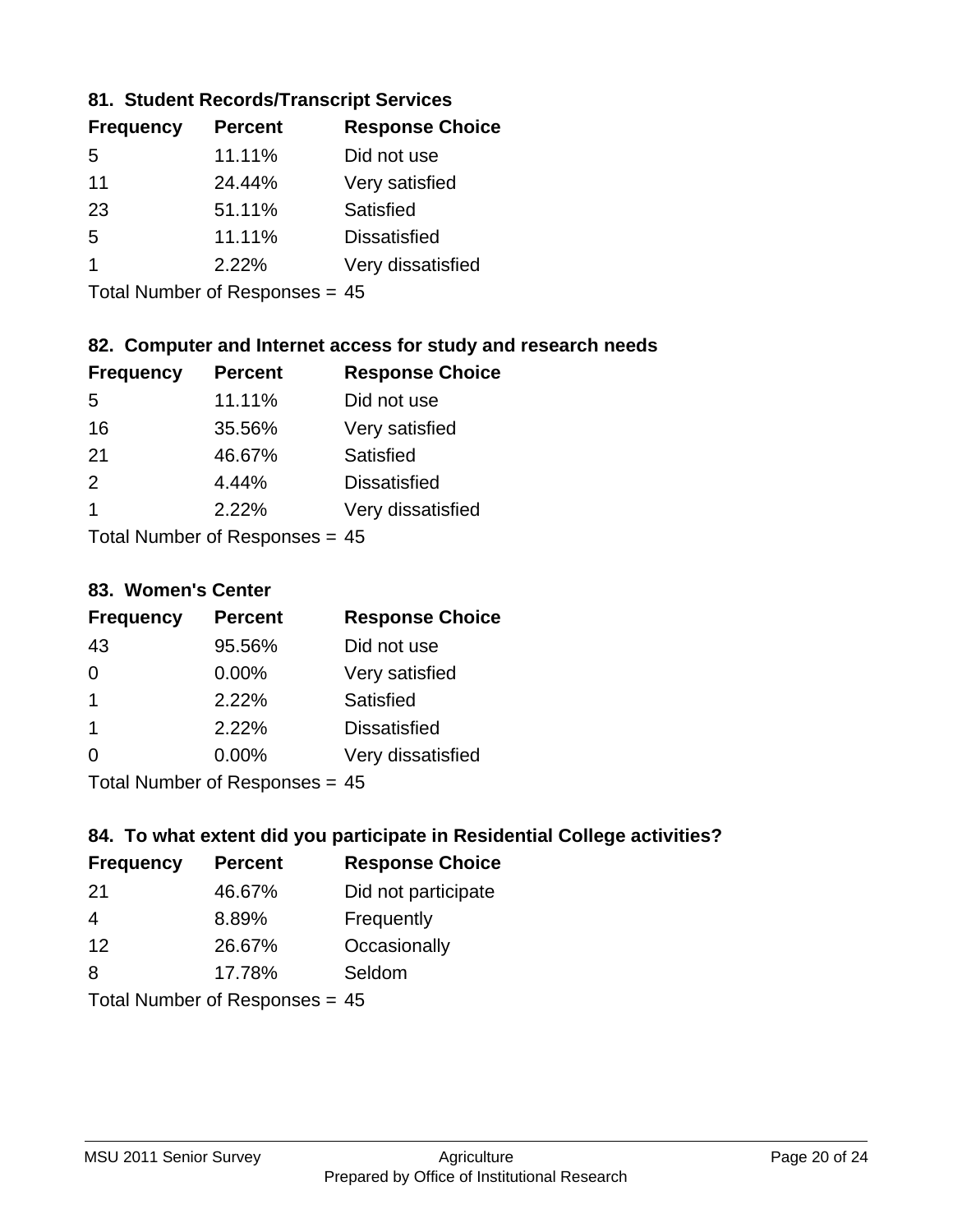| <b>Frequency</b> | <b>Percent</b> | <b>Response Choice</b>                 |
|------------------|----------------|----------------------------------------|
| 13               | 28.89%         | Not familiar with Residential Colleges |
| 6                | 13.33%         | Very positive                          |
| <b>22</b>        | 48.89%         | <b>Positive</b>                        |
| 3                | 6.67%          | <b>Negative</b>                        |
|                  | 2.22%          | Very negative                          |
|                  |                |                                        |

**85. Which phrase best describes your opinion of Residential Colleges?**

Total Number of Responses = 45

#### **Questions 86-95**

**University Graduate." Please indicate how effective your MSU experience was in The University has formulated ten desired "Characteristics of the Murray State enhancing your abilities in each area.**

**86. Engage in mature, independent and creative thought and express that thought effectively in oral and written communication;**

| <b>Percent</b> | <b>Response Choice</b> |
|----------------|------------------------|
| 22.22%         | Very effective         |
| 71.11%         | Effective              |
| 6.67%          | Ineffective            |
| $0.00\%$       | Very ineffective       |
|                |                        |

Total Number of Responses = 45

**87. Understand and apply the critical and scientific methodologies that** 

**academic disciplines employ to discover knowledge and ascertain its validity;**

| <b>Frequency</b> | <b>Percent</b>             | <b>Response Choice</b> |
|------------------|----------------------------|------------------------|
| 6                | 13.33%                     | Very effective         |
| 32               | 71.11%                     | Effective              |
| 7                | 15.56%                     | Ineffective            |
| $\Omega$         | 0.00%                      | Very ineffective       |
|                  | Tatal Number of Desperance |                        |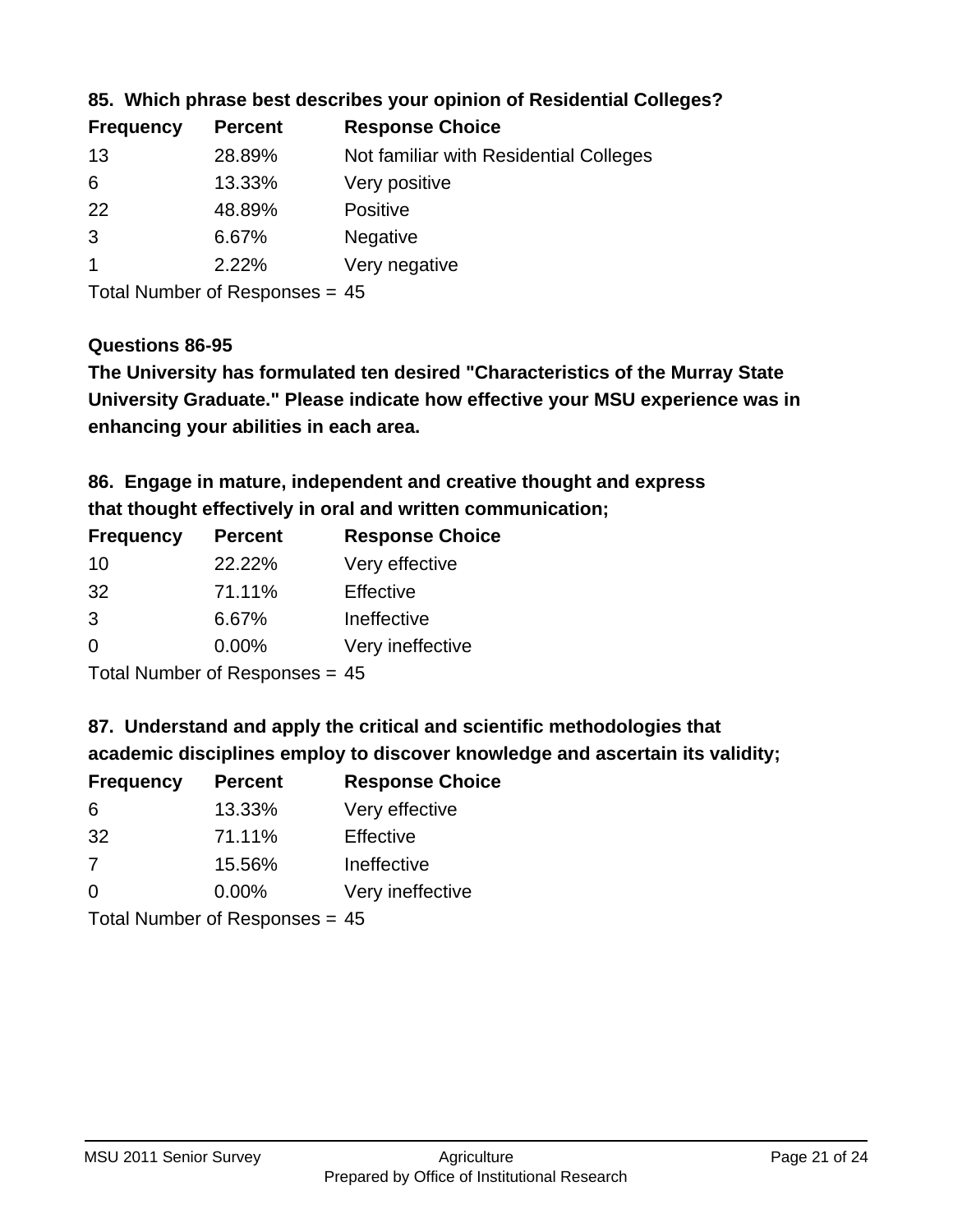#### **88. Apply sound standards of information gathering, analysis and evaluation to reach logical decisions;**

| <b>Frequency</b> | <b>Percent</b> | <b>Response Choice</b> |
|------------------|----------------|------------------------|
| 9                | 20.00%         | Very effective         |
| 32               | 71.11%         | Effective              |
| $\overline{4}$   | 8.89%          | Ineffective            |
| $\Omega$         | 0.00%          | Very ineffective       |
|                  |                |                        |

Total Number of Responses = 45

## **89. Understand the roles and applications of science and technology in the solution of the problems of a changing world;**

| <b>Frequency</b> | <b>Percent</b>               | <b>Response Choice</b> |
|------------------|------------------------------|------------------------|
| 9                | 20.00%                       | Very effective         |
| 32               | 71.11%                       | Effective              |
| 4                | 8.89%                        | Ineffective            |
| $\Omega$         | 0.00%                        | Very ineffective       |
|                  | $\tau$ . The state of $\sim$ |                        |

Total Number of Responses = 45

## **90. Demonstrate a critical understanding of the world's historical, literary, philosophical, and artistic traditions;**

| <b>Frequency</b> | <b>Percent</b> | <b>Response Choice</b> |
|------------------|----------------|------------------------|
| 5                | 11.11%         | Very effective         |
| 30               | 66.67%         | Effective              |
| 10               | 22.22%         | Ineffective            |
| $\Omega$         | 0.00%          | Very ineffective       |
|                  |                |                        |

Total Number of Responses = 45

## **91. Understand the dynamics of cultural diversity, of competing economic and political systems, and of complex moral and ethical issues;**

| <b>Frequency</b> | <b>Percent</b>                 | <b>Response Choice</b> |
|------------------|--------------------------------|------------------------|
| 8                | 17.78%                         | Very effective         |
| 33               | 73.33%                         | Effective              |
| $\overline{4}$   | 8.89%                          | Ineffective            |
| $\Omega$         | $0.00\%$                       | Very ineffective       |
|                  | Total Number of Responses = 45 |                        |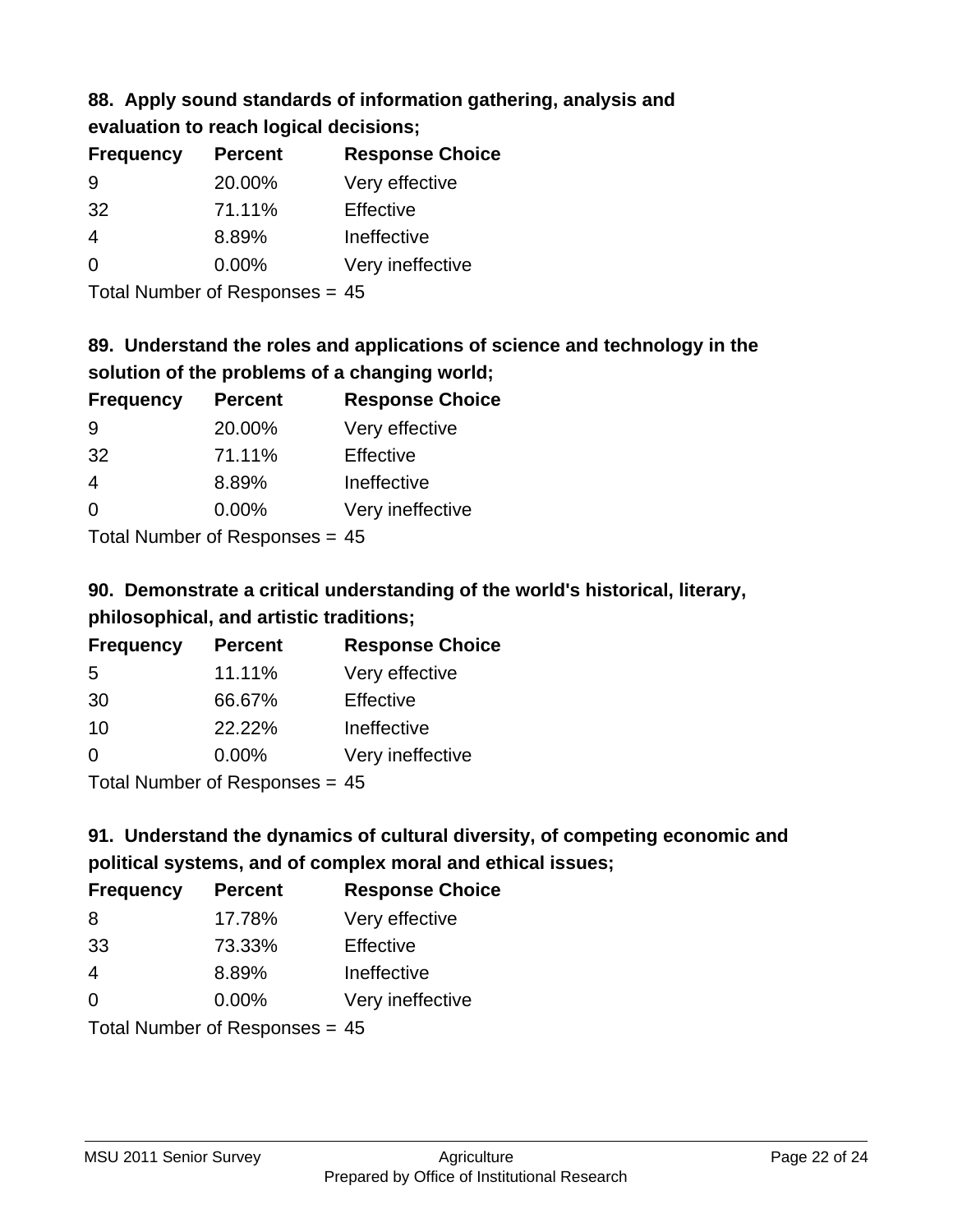## **92. Understand the nature of and engage in ethical behavior and**

**responsible citizenship;**

| <b>Frequency</b> | <b>Percent</b> | <b>Response Choice</b> |
|------------------|----------------|------------------------|
| 9                | 20.00%         | Very effective         |
| 33               | 73.33%         | Effective              |
| $\mathcal{B}$    | 6.67%          | Ineffective            |
| $\Omega$         | $0.00\%$       | Very ineffective       |
|                  |                |                        |

Total Number of Responses = 45

## **93. Understand the importance of the behaviors necessary to maintain a healthy lifestyle;**

| <b>Frequency</b> | <b>Percent</b>              | <b>Response Choice</b> |
|------------------|-----------------------------|------------------------|
| 9                | 20.00%                      | Very effective         |
| 29               | 64.44%                      | Effective              |
| 6                | 13.33%                      | Ineffective            |
| -1               | 2.22%                       | Very ineffective       |
|                  | Tatal Massakan af Dagmanage |                        |

Total Number of Responses = 45

## **94. Demonstrate mastery of a chosen field of study; and**

| <b>Frequency</b> | <b>Percent</b> | <b>Response Choice</b> |
|------------------|----------------|------------------------|
| 12               | 26.67%         | Very effective         |
| 32               | 71.11%         | Effective              |
|                  | 2.22%          | Ineffective            |
| $\Omega$         | $0.00\%$       | Very ineffective       |
|                  |                |                        |

Total Number of Responses = 45

## **95. Value intellectual pursuit and continuous learning in a changing world.**

| <b>Frequency</b> | <b>Percent</b> | <b>Response Choice</b> |
|------------------|----------------|------------------------|
| 11               | 25.00%         | Very effective         |
| 30               | 68.18%         | Effective              |
| $\mathcal{P}$    | 4.55%          | Ineffective            |
| -1               | 2.27%          | Very ineffective       |
|                  |                |                        |